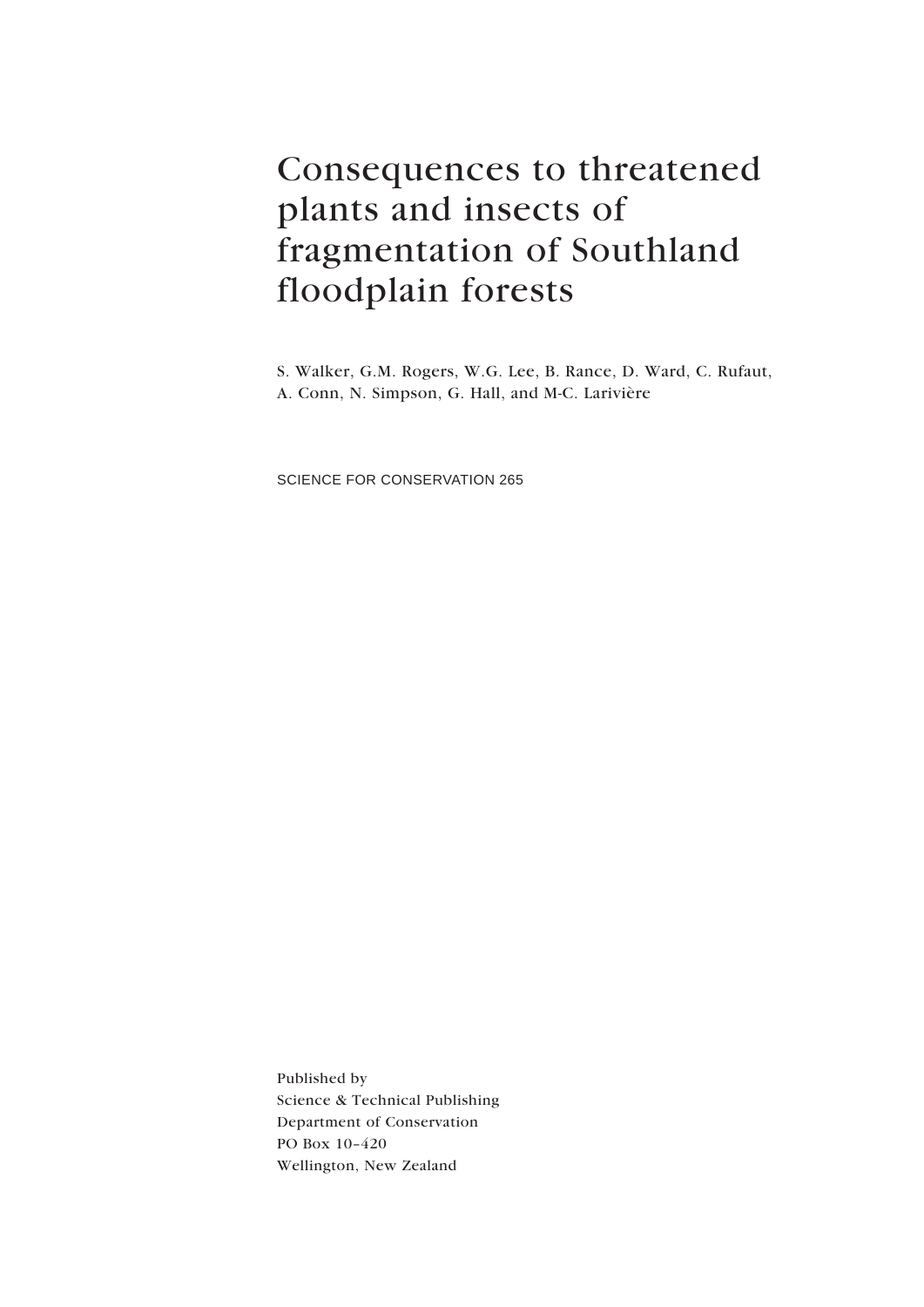Cover: The Dean Burn: the largest tracts of floodplain forest ecosystem remaining on private land in Southland, New Zealand. (See Appendix 1 for more details.) *Photo*: *Geoff Rogers, RD&I, DOC.*

*Science for Conservation* is a scientific monograph series presenting research funded by New Zealand Department of Conservation (DOC). Manuscripts are internally and externally peer-reviewed; resulting publications are considered part of the formal international scientific literature. Individual copies are printed, and are also available from the departmental website in pdf form. Titles are listed in our catalogue on the website, refer www.doc.govt.nz under *Publications*, then *Science and Research*.

© Copyright April 2006, New Zealand Department of Conservation

ISSN 1173–2946 ISBN 0–478–14070–3

This report was prepared for publication by Science & Technical Publishing; editing by Geoff Gregory and layout by Ian Mackenzie. Publication was approved by the Chief Scientist (Research, Development & Improvement Division), Department of Conservation, Wellington, New Zealand.

In the interest of forest conservation, we support paperless electronic publishing. When printing, recycled paper is used wherever possible.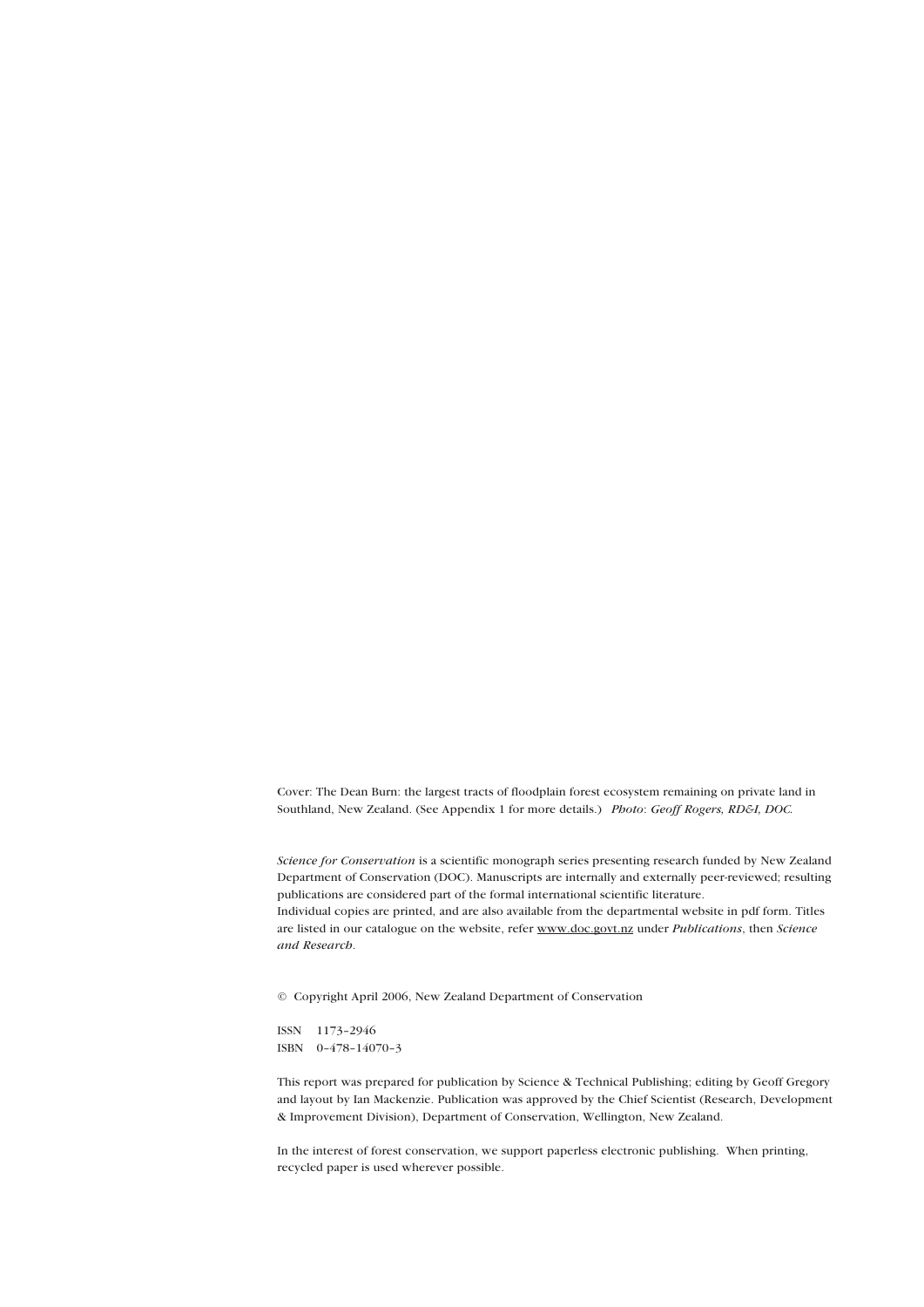# **CONTENTS**

|    | Abstract |              |                                                                       | 5              |
|----|----------|--------------|-----------------------------------------------------------------------|----------------|
| 1. |          | Introduction |                                                                       | 6              |
|    | 1.1      |              | Habitat fragmentation                                                 | 6              |
|    |          | 1.1.1        | Edge effects                                                          | 6              |
|    |          | 1.1.2        | Habitat isolation                                                     | $\overline{7}$ |
|    |          | 1.1.3        | Effects on biodiversity                                               | 8              |
|    |          | 1.1.4        | Fragmentation studies in New Zealand                                  | 8              |
|    | 1.2      |              | Southland Plains study area                                           | 9              |
|    |          | 1.2.1        | Geologic and geomorphic setting                                       | 9              |
|    |          | 1.2.2        | Loss of forest on the Southland Plains since the arrival of<br>humans | 10             |
|    |          | 1.2.3        | Current levels of protection of remaining forest                      | 12             |
|    | 1.3      |              | Southland's floodplain ecosystem                                      | 12             |
|    |          | 1.3.1        | Floodplain ecosystem                                                  | 12             |
|    |          | 1.3.2        | Abiotic characteristics                                               | 12             |
|    |          | 1.3.3        | Threatened plants                                                     | 13             |
|    |          | 1.3.4        | Habitat classification                                                | 15             |
|    | 1.4      |              | Fragmentation in floodplain forests                                   | 17             |
|    |          | 1.4.1        | Processes and symptoms of fragmentation                               | 17             |
|    |          | 1.4.2        | Modification of the hydrological regime                               | 18             |
|    | 1.5      |              | Scope of this report                                                  | 18             |
| 2. |          |              | Flora of Southland's floodplain ecosystem                             | 20             |
|    | 2.1      |              | Introduction                                                          | 20             |
|    | 2.2      | Methods      |                                                                       | 20             |
|    |          | 2.2.1        | Sampling design                                                       | 20             |
|    |          | 2.2.2        | Main study sites                                                      | 20             |
|    |          | 2.2.3        | Vegetation and flora                                                  | 22             |
|    |          | 2.2.4        | Habitat-environment parameters                                        | 23             |
|    |          | 2.2.5        | Indicators of fragmentation                                           | 23             |
|    |          | 2.2.6        | Data analyses                                                         | 24             |
|    | 2.3      | Results      |                                                                       | 25             |
|    |          | 2.3.1        | Floodplain forest communities                                         | 25             |
|    |          | 2.3.2        | Floodplain forest vegetation gradients                                | 28             |
|    |          | 2.3.3        | Effects of fragmentation                                              | 33             |
|    | 2.4      | Discussion   |                                                                       | 37             |
|    |          | 2.4.1        | Regional vegetation patterns                                          | 37             |
|    |          | 2.4.2        | Habitat specificity                                                   | 38             |
|    |          | 2.4.3        | Rare plant strategies for recruitment and persistence                 | 39             |
|    |          | 2.4.4        | Rare plant responses to fragmentation                                 | 40             |
|    | 2.5      |              | Conclusions from the vegetation study                                 | 41             |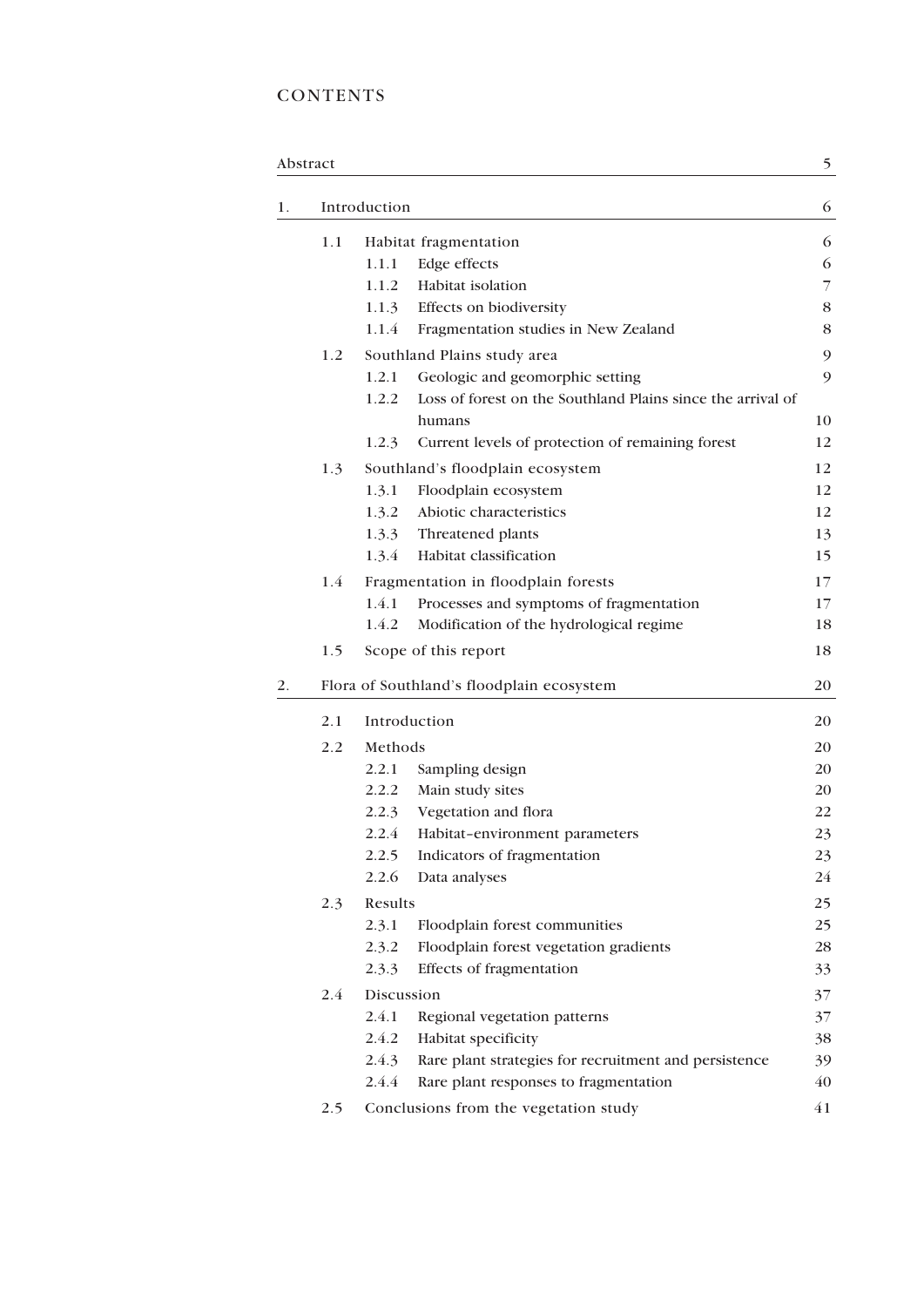| 3. |            |                    | Effects on floodplain forest invertebrates                    | 42 |
|----|------------|--------------------|---------------------------------------------------------------|----|
|    | 3.1        |                    | Introduction                                                  | 42 |
|    |            | 3.1.1              | Invertebrates in plant communities                            | 42 |
|    |            | 3.1.2              | Invertebrates as potential environmental indicators           | 43 |
|    |            | 3.1.3              | Problems and approaches in invertebrate community             |    |
|    |            |                    | studies                                                       | 43 |
|    |            | 3.1.4              | Invertebrate studies in the Southland floodplain ecosystem 44 |    |
|    | 3.2        |                    | Study 1-Beetle assemblages of floodplain habitats             | 47 |
|    | 3.3        |                    | Study 2-Invertebrates on Coprosma species                     | 55 |
|    | 3.4        |                    | Study 3-Lepidoptera on Sophora microphylla                    | 64 |
|    | 3.5        |                    | Discussion of study findings                                  | 68 |
|    |            | 3.5.1              | Effects of fragmentation on invertebrate biodiversity         | 68 |
|    |            | 3.5.2              | Relict shrubs and trees as reservoirs of indigenous           |    |
|    |            |                    | biodiversity                                                  | 69 |
|    |            | 3.5.3              | Spatial turnover and biogeographic differences in             |    |
|    |            |                    | invertebrate communities                                      | 70 |
|    |            | 3.5.4              | Determinants of invertebrate patterns                         | 70 |
|    |            | 3.5.5              | Host specificity                                              | 71 |
| 4. |            | General discussion |                                                               | 72 |
|    | 4.1        |                    | Defining characteristics of the floodplain ecosystem          | 72 |
|    | 4.2        |                    | Fragmentation of the floodplain ecosystem                     | 73 |
|    | 4.3        |                    | Lowland biodiversity loss and fragment viability              | 73 |
|    | 4.4        |                    | Conservation goals for remnants of the ecosystem              | 74 |
|    |            | 4.4.1              | Components of ecological integrity                            | 74 |
|    |            | 4.4.2              | Larger tracts with intact hydrological regimes                | 75 |
|    |            | 4.4.3              | Smaller fragments with intact or restorable hydrological      |    |
|    |            |                    | regimes                                                       | 75 |
|    |            | 4.4.4              | Small fragments with modified hydrological regimes            | 76 |
|    | 4.5        |                    | Future work                                                   | 77 |
|    |            | 4.5.1              | Hydrological alteration and reversal                          | 77 |
|    |            | 4.5.2              | Restoration strategies and techniques                         | 77 |
|    |            | 4.5.3              | Autecological work                                            | 77 |
|    |            | 4.5.4              | Advocacy and inter-agency co-operation                        | 77 |
| 5. |            |                    | Acknowledgements                                              | 78 |
| 6. |            | References         |                                                               | 78 |
|    | Appendix 1 |                    |                                                               |    |
|    |            |                    | Landscape and vegetation of the Southland Plains study sites  | 83 |
|    | Appendix 2 |                    |                                                               |    |
|    |            |                    |                                                               |    |

Characteristics of Southland's floodplain forest communities 86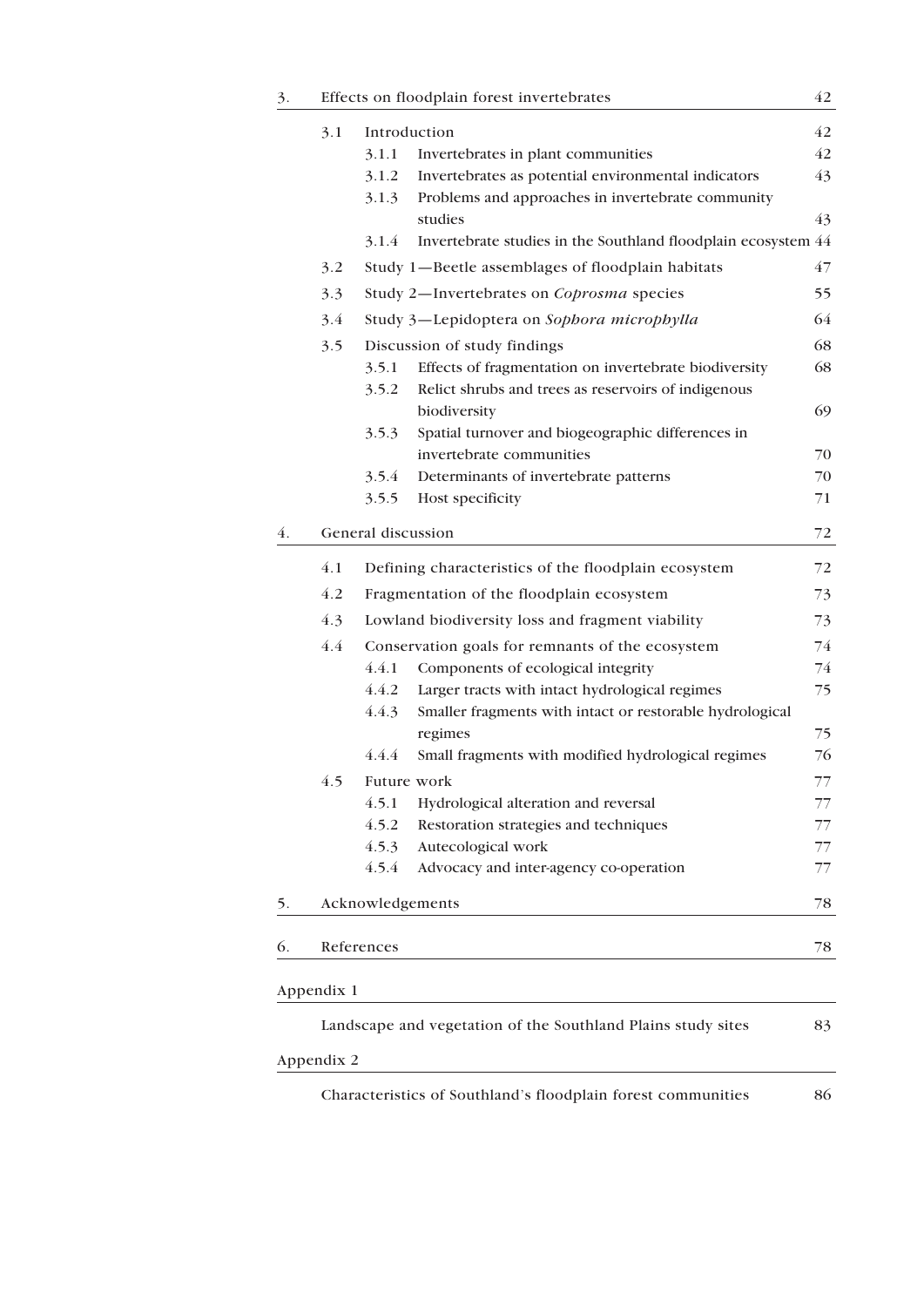# <span id="page-4-0"></span>Consequences to threatened plants and insects of fragmentation of Southland floodplain forests

S. Walker<sup>1</sup>, G.M. Rogers, W.G. Lee, B. Rance, D. Ward, C. Rufaut, A. Conn, N. Simpson, G. Hall, and M-C. Larivière

<sup>1</sup> Corresponding author: Landcare Research, Private Bag 1930, Dunedin, New Zealand

# ABSTRACT

The processes of ecosystem fragmentation and their effects on persistence of key plant and invertebrate groups were investigated within remnants of alluvial podocarp forests in Southland, New Zealand. Vegetation was sampled at 135 plots in floodplain vegetation covering a range of habitat units, plant communities, and fragmentation states. Special note was taken of six rare plant species. In addition, beetle assemblages were sampled intensively across local fragmentation and habitat gradients within a single catchment, and individual shrubs of *Coprosma* species and kowhai trees were sampled for key invertebrate groups across a landscape-scale fragmentation gradient. The distinctive floodplain forest communities and their rare plant species appeared to be maintained by conditions of reduced competition. Natural disturbance events (primarily periodic severe frost and waterlogging floods) impose periods of extreme stress within the floodplain ecosystem. The consequences of forest fragmentation for the plant community are tier simplification, loss of epiphytes, decreasing richness first in the ground layer and then in taller tiers, and invasion of ground and then lower forest tiers. Fragmentation also leads to reduced and patchy recruitment of the target rare plant species. Beetle assemblages showed significant compositional changes reflected in altered functional group proportions, particularly a marked increase in predators in the ground beetle fauna. Isolated *Coprosma* shrubs had significantly greater native invertebrate loadings than those in core fragment areas. However, Lepidoptera faunas were not significantly different between isolated and core kowhai trees. The ecological integrity of the floodplain ecosystem depends largely on the maintenance of natural hydrological regimes, and their alteration by drainage and flood control works is likely to have profound effects on community composition of remaining floodplain remnants, and adverse consequences for the persistence of its rare plant components. Remaining floodplain ecosystem remnants with intact hydrological regimes should be given very high priority for protection.

Keywords: ecosystem, fragmentation, podocarp forests, floodplain, hydrology, rare plants, beetle assemblages, moth assemblages, Southland, New Zealand

© Copyright April 2006, Department of Conservation. This paper may be cited as:

Walker, S.; Rogers, G.M.; Lee, W.G.; Rance, B.; Ward, D.; Rufaut, C.; Conn, A.; Simpson, N.; Hall, G.; Larivière, M-C. 2006: Consequences to threatened plants and insects of fragmentation of Southland floodplain forests. *Science for Conservation 265*. 86 p.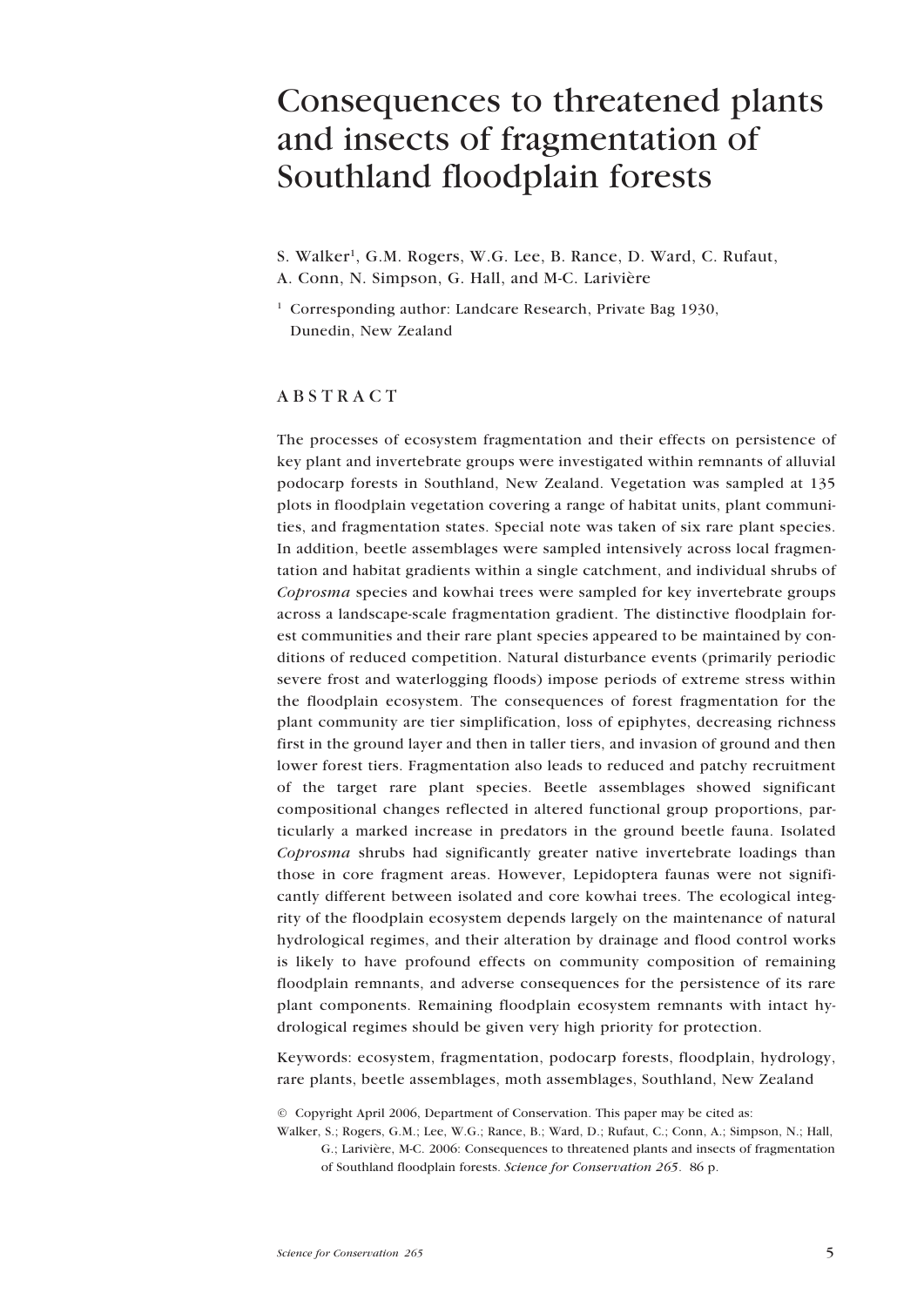# <span id="page-5-0"></span>1. Introduction

# 1.1 HABITAT FRAGMENTATION

Habitat fragmentation occurs when the continuity of original vegetation is disrupted and reduced into a number of smaller patches (Collinge & Forman 1998). It is most often a consequence of human activities (e.g. road construction, clearing for agriculture, urbanisation), which have in the past and continue to dramatically alter the pattern, composition, and extent of global vegetation (Houghton 1994; Turner & Corlett 1998; Laurance et al. 2002). Fragmentation has also been described as the disruption of structural and spatial continuity (Lord & Norton 1990; Didham et al. 1996; Thomas et al. 1998; Laurance et al. 2002). Under this definition, the concept can be relevant to any ecosystem where continuity is important to ecosystem functions, regardless of scale.

Fragmentation affects ecosystems by altering the conditions within patches and the flow of resources (organisms, propagules, nutrients) among patches. Disruption and modification to environmental drivers by fragmentation include altered irradiance, increased wind exposure (windthrow, reduced understorey humidity), increased permeability of edges to alien plants and animals, disruptions to hydrological regimes, and wind- and water-borne nutrient inputs. Biological effects of fragmentation are also induced by the physical distances between habitat fragments and intact areas, reduced habitat area, and changes in fragment composition and structure, including changes in the surrounding matrix (Ricketts 2001). There are many references in the literature documenting the abiotic (environmental) and biotic (biological) consequences of fragmentation (Saunders et al. 1991; Forman 1995; Olff & Ritchie 2002; and for review see Harrison & Bruna 1999). A brief summary is given below.

## 1.1.1 Edge effects

Environmental conditions change along a gradient away from the boundary of a patch towards the interior. To account for this relationship, a patch is typically divided into 'core' and 'edge' areas (Morrison et al. 1992; Forman 1995). Core areas lie at least a certain distance from the edge and tend to have abiotic conditions similar to those found in the interior of larger patches. Edge areas receive the most influence from neighbouring patches and have a higher degree of alteration. Long and narrow patches may effectively have no core area despite being quite large.

By reducing habitat area, fragmentation increases the amount of edge habitat relative to core habitat (Hanski et al. 1995; Redpath 1995). New, more extensive edges created by fragmentation of a forest are often adjacent to patches with a more open physical structure such as pasture or urban areas. The edge areas tend to receive more solar radiation, which can produce higher temperatures and drier conditions, particularly when coupled with increased airflow from surrounding open areas. The same processes can also affect soil conditions through heating and drying. These 'edge effects' may alter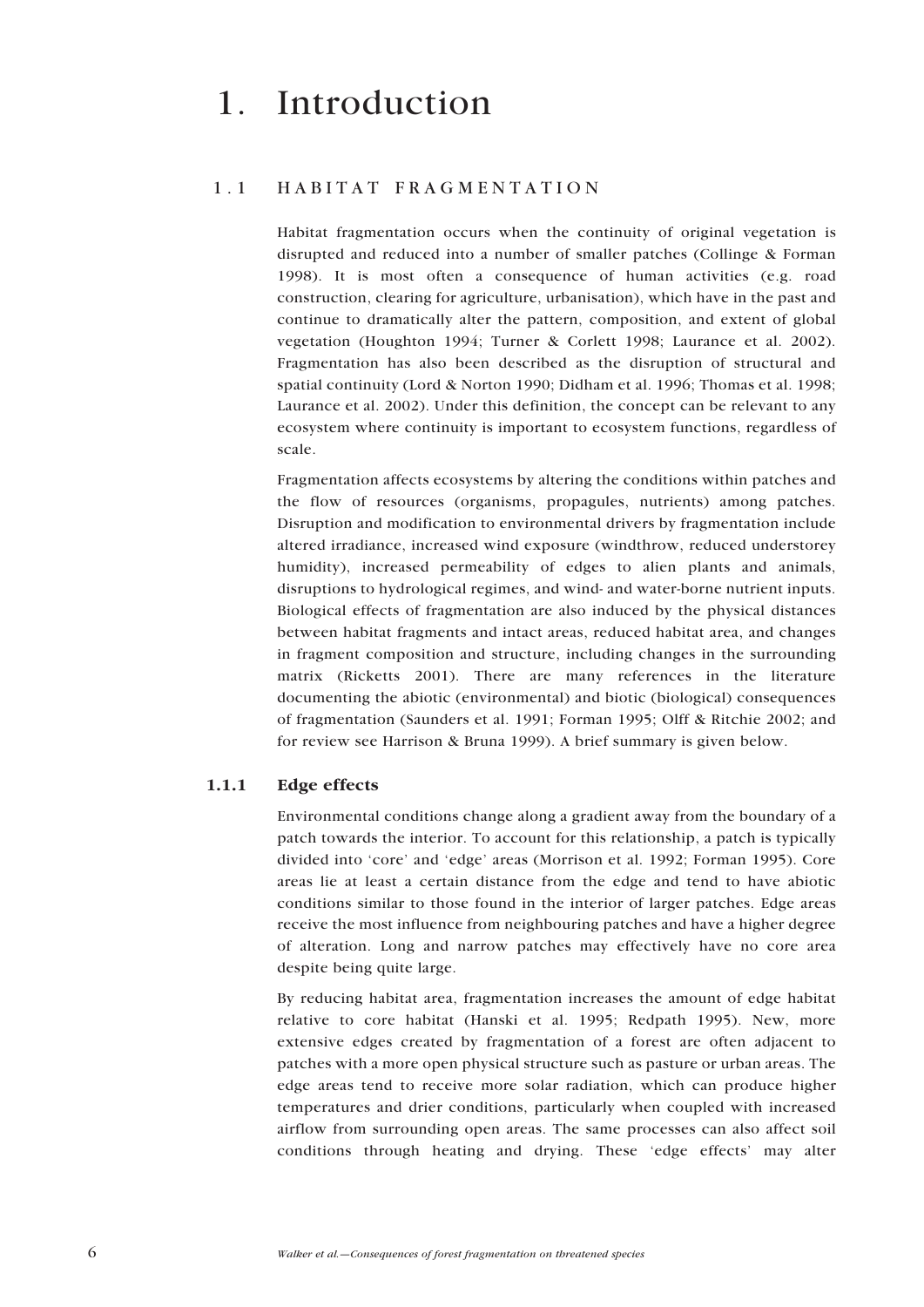<span id="page-6-0"></span>vegetation structure, composition, productivity and microclimate conditions (Davies-Colley et al. 2000), as well as forest leaf litter structure and nutrient cycling dynamics (Didham 1998).

As abiotic conditions change, growth rates will change (Rutledge 2003). As competitive interactions cause reshuffling to reflect changing abiotic conditions, plant species composition changes, and this affects faunal species composition through trophic interactions (i.e. different plant resources are available to herbivores, different herbivores available to predators, and detritivore recycling is also affected). Animals may alter behaviour or body size in response to dietary changes (Sumner et al. 1999), and individuals may have fewer resources and reserves for reproduction or combating parasites. Conversely, because edge areas tend to have attributes of both adjacent patches they may actually support more species (Berry 2001).

Forest edges that are created by fragmentation typically have simple, hardedged structures, and may bear little resemblance to natural edges. Orientation and physiognomy are two factors that may modulate the intensity of a physical edge effect (Murcia 1995). Firstly, orientation determines the amount of solar radiation: the lower the exposure to solar radiation, the weaker are some of the physical edge effects. Secondly, edges with the least lateral protection from transition vegetation exhibit the greatest edge effects in several environmental variables.

## 1.1.2 Habitat isolation

Habitat isolation arises not only from physical distances between remaining intact areas and other fragments, but also from changes in habitat structure and composition, particularly through the invasion of exotic plants (Hobbs 2001). In addition, the nature of the environment in surrounding fragments, known as the matrix, can also render habitats more or less isolated for their occupants (Ricketts 2001).

Extensive habitat loss and the fragmentation of remaining habitat into isolated remnants affects the population dynamics of the biota. Subpopulations of species affected by habitat isolation will typically have disrupted individual and population behaviour. Individual species, and different stages of life history within the same species, will respond to degrees of habitat isolation variably. Their perceptions will depend primarily on their dispersal abilities (Gillespie & Roderick 2002) but also on how they spatially partition their habitat (Wiens 1990), their degree of tolerance or use of the matrix (Laurance 1991), and how specialised they are on fragment vegetation (Duelli 1990). Specific effects may include disrupted social structures and reduced opportunity for mating, more predation-vulnerable seeds or nests, or an overall increase in mortality rate implying a greater risk of extinction within the patch. Smaller patch sizes may increase mortality risk by reducing the total area required for a predator to search or by increasing visibility as individuals move between different patches. Conversely, habitat isolation may benefit certain species by providing a refuge if the predator or disease has difficulty moving among patches.

Individual plants can be considered as isolated habitat fragments, particularly for the smaller members of a community with restricted spatial requirements, such as plant-dwelling invertebrates (Lord & Norton 1990). Because plants may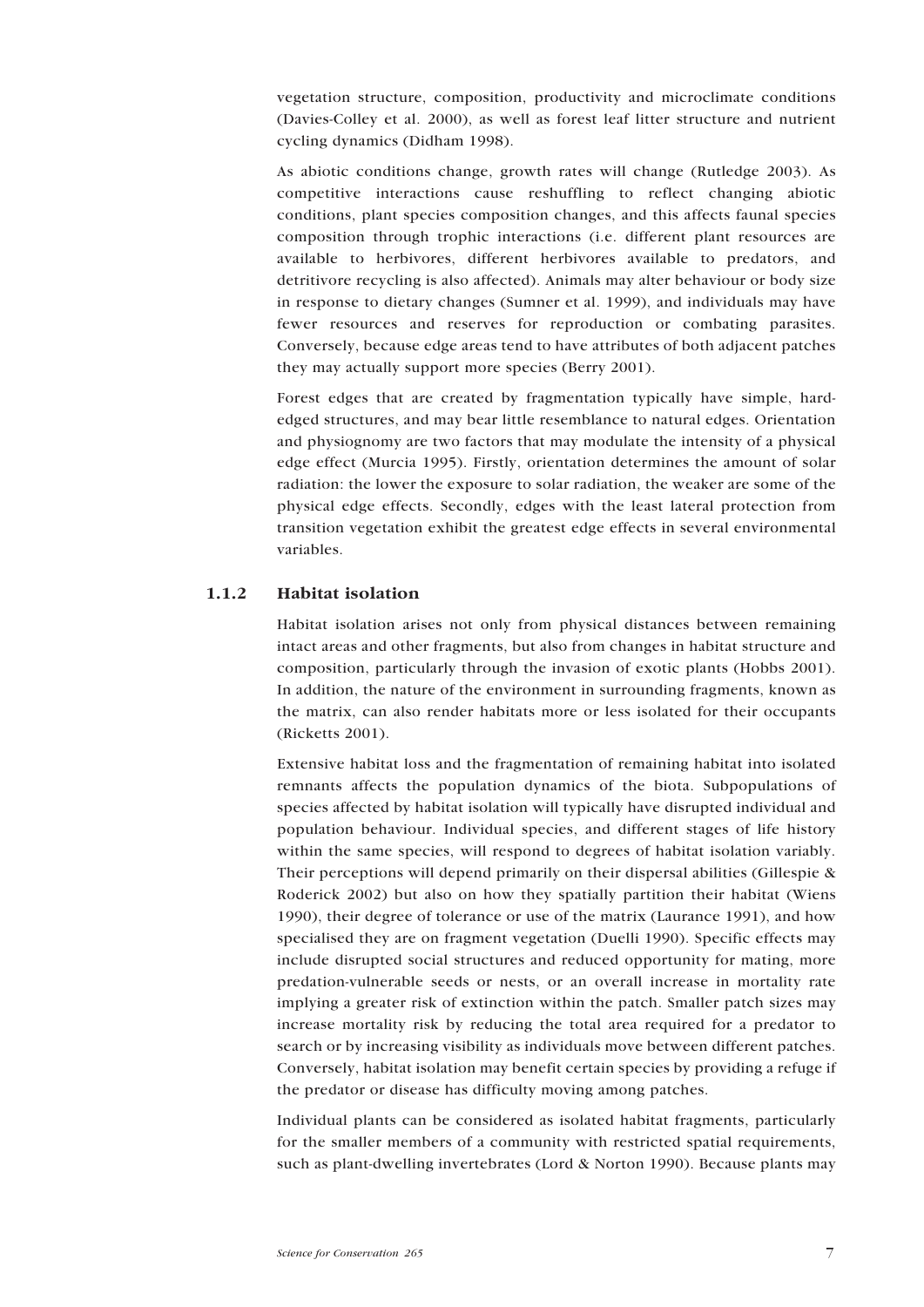<span id="page-7-0"></span>act as hosts and/or places of refuge and resting periods, they have the potential to provide 'habitat islands' for multiple species and individuals isolated from source areas (Gillespie & Roderick 2002). If such 'islands' exist as remnant plants of a former type of vegetation, their contributions to native biodiversity in highly modified landscapes can be very significant indeed (Derraik et. al. 2001; Didham & Ewers 2002).

A considerable amount of research, both theoretical and empirical, has gone into understanding species dispersal among a network of isolated patches. However, Rutledge (2003) observes that the salient message is that the effects vary widely depending on the process or organism of interest.

# 1.1.3 Effects on biodiversity

Ecological models generally predict a decline in the diversity of resident species following fragmentation because of increasing disruptions to colonisation and extinction events in relation to decreasing habitat size and increasing spatial and temporal isolation (MacArthur & Wilson 1967; Hanski 1998). However, as emphasised above, the response of different species to habitat fragmentation will depend on the varying effects of isolation, reduced habitat area, and altered physical conditions, and each species' ability to cope with these changes. That is, species' individual habitat requirements and dispersal ability dictate the degree to which they are affected by habitat fragmentation (Turner & Corlett 1998; Vos et al. 2001).

The variability in species' characteristics needs to be considered when determining the appropriate geographic scale of habitat corridors or of connectivity between conservation areas. The differential responses of taxa to fragmentation also raises issues about the appropriate population size and interaction needed to ensure that sufficient genetic information is retained and expressed in a given population, in order to allow adaptation and natural selection processes to occur and hence to allow species to persist long-term in a changing environment. At small spatial scales, a single plant may represent a discrete habitat unit within a larger vegetation matrix (Gillespie & Roderick 2002). Therefore, individual remnant plants within landscapes of varying modification or degradation could act as refugia for indigenous biota such as invertebrates. However, other species may have much larger habitat requirements.

Beyond the effects on individual species such as population disruptions (Harrison & Bruna, 1999), increased likelihood of extinction (MacArthur & Wilson 1967; Hanski 1998), and altered gene exchange between populations (Sarre 1995), there is a concern that the effects of fragmentation could cascade into other ecological changes. For example, fragmentation may also threaten the provision of ecosystem services (Harris 1984; Lovejoy et al. 1986; Bierregaard et al. 1992; Laurance et al. 1997).

## 1.1.4 Fragmentation studies in New Zealand

Although negative impacts arising from the extensive loss of native vegetation are well known in New Zealand, few studies have investigated the effects of habitat fragmentation on native species. As with the majority of studies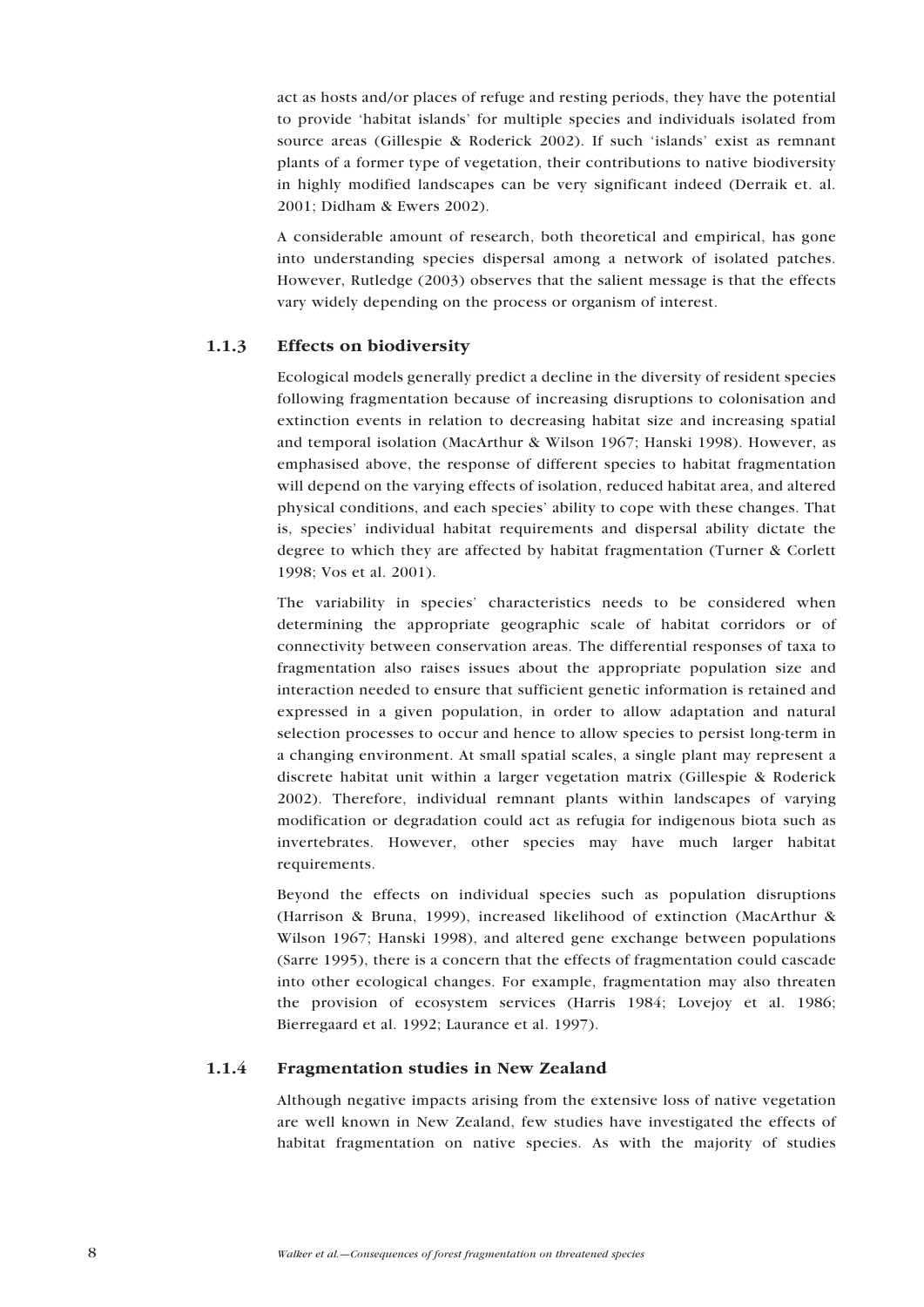<span id="page-8-0"></span>worldwide (e.g. Holt et al. 1995; Basset et al. 1998), most of the New Zealand studies have focused on forest systems and defining fragmentation in terms of patch size and physical isolation (e.g. Harris & Burns 2000; Lövei & Cartellieri 2000; Watts & Larivière 2001). Others have examined pollination behaviour on forest edges and its consequences for Loranthaceous mistletoes (Kelly et al. 2000; Montgomery et al. 2003). There is also much scope to examine non-forest ecosystems, and to widen studies to include a greater variety of spatial scales and different taxonomic groups (Derraik et al. 2002; Leisnham & Jamieson 2002; Rufaut 2002). In the present study we recognise other modifiers that are important drivers of habitat fragmentation in New Zealand, for example, hydrological change (through the building of flood banks and retention dams as well as realignment and deepening), plantation forestry, weeds, and grazing.

# 1.2 SOUTHLAND PLAINS STUDY AREA

## 1.2.1 Geologic and geomorphic setting

Our study area stretches across Southland and Makarewa Ecological Regions from the eastern foothills of Fiordland (Te Anau, Takitimu and Tuatapere Ecological Districts), to the eastern Taringatura Ecological District, the southern foothills of Hokonui Ecological District, the Southland Plains Ecological District, and further east to Waituna Ecological District. The ecosystem we study is strongly associated with low-angle plains. Therefore, when referring to Southland Plains, we indicate the entire study area, rather than the Southland Plains Ecological District within it.

Southland has the second largest array of coastal or peripheral plains in New Zealand after Canterbury (Fitzharris et al. 1982). Because the surrounding hinterland represents an almost complete set of geological formations in New Zealand, Southland's geomorphic setting and suite of deposits is more complicated than the classical Pleistocene outwash surfaces of the Canterbury Plains. Geomorphically diverse remnants of former extensive lowland forest add to the diversity imparted by this physiography.

Southland's plains can be divided into seven distinct units, which are a function of the major rivers occupying large, fault-delineated valleys that follow the Median Tectonic Line, the Southland Syncline, and the Livingstone–Macpherson Fault. The Waiau River follows the fault depression of the Median Tectonic Line, while the middle reaches of the Oreti and Mataura rivers flow along the depression of the Livingstone-Macpherson Fault (Fitzharris et al. 1982).

The plains are underlain by mid-Tertiary sediments, mostly mudstones and sandstones. Associated lignite is important in the Mataura Valley, and limestone fringes the bordering hills and forms isolated hillocks on northern plains. Uplift during the Kaikoura Orogeny deposited coarse detritus as piedmont gravel fans and terraces forming the maturely weathered, higher-level surfaces of the Central Plains (Fitzharris et al. 1982).

Along the coast, complex interactions between fluctuating sea levels, changes in drainage patterns, and changes in sediment supply have produced an intricate series of marine cliffs and beaches, alluvial flats on old river deltas, old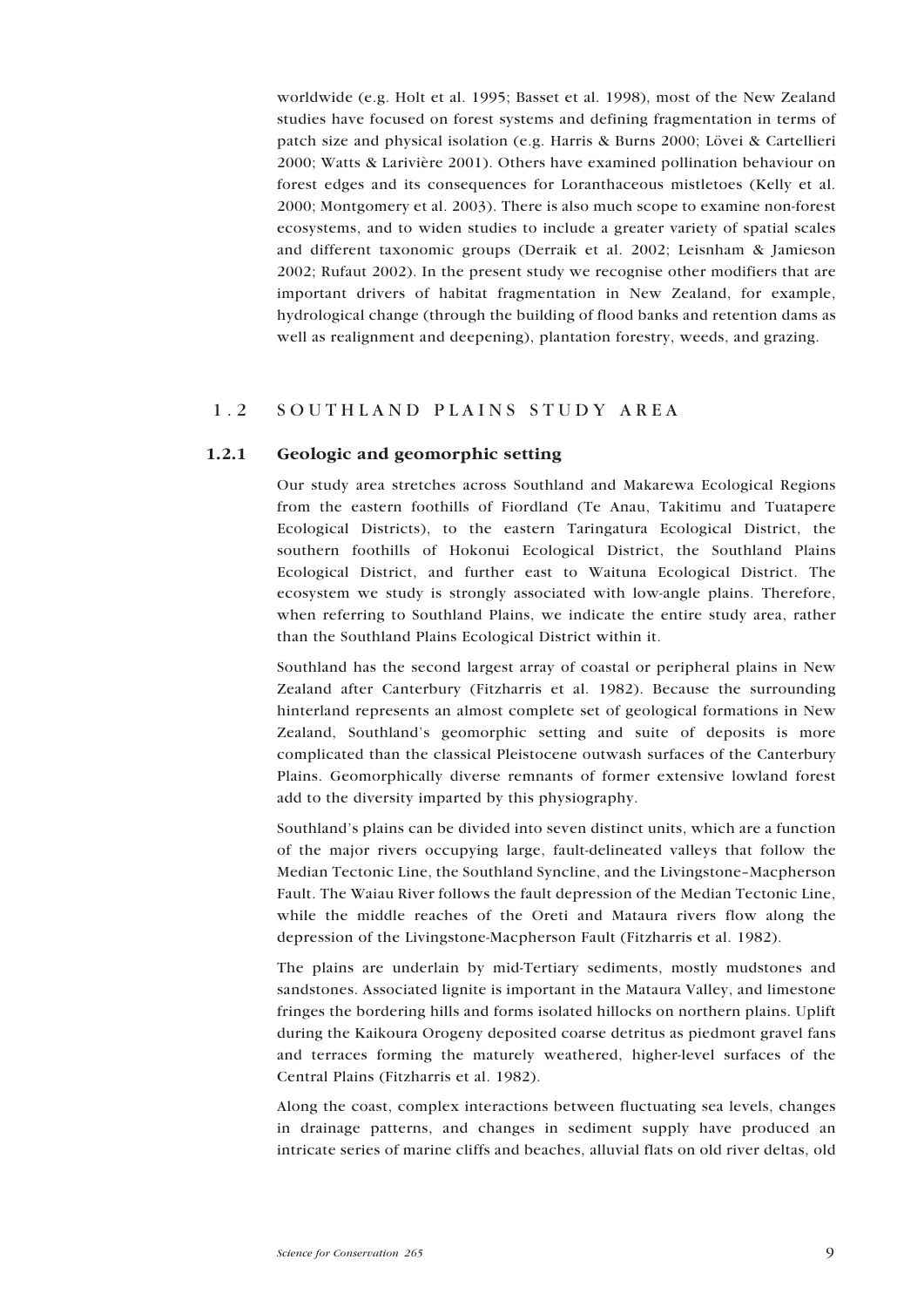<span id="page-9-0"></span>and modern transgressive dunes, peat bogs, and lagoons (Fitzharris et al. 1982). Accordingly, the coast has diverse alluvial and aeolian geomorphology.

The major rivers—the Waiau, Aparima, Oreti, and Mataura—have produced flights of terraces that are incised in Pleistocene outwash gravel fans where they disgorge from their hinterland catchments. For that reason, greater relief is encountered approaching the rivers in their upper, terraced reaches (Fitzharris et al. 1982). Terraces can be traced both down-valley and towards the interfluves, gradually dying out to give a characteristic uniform surface, particularly on the Southland Plains themselves. Between the main rivers, shallow depressions form on the floodplain that have their own smaller streams such as the Makarewa, Hedgehope, Otapiri, Orauea, Waikiwi, and Waituna. Topogenous peat bogs (fed mainly by groundwater within depressions) have formed in the large interfluves on the lower floodplain. They can be contrasted with the 'pakihi' peat bogs on the headward terraces, which are ombrogenous bogs (products mainly of climate). In other words, climate and relief have combined in high-rainfall districts to develop iron pans at no great depth, leading to drainage problems and the development of pakihi clearings. While loess with an average thickness of 3–5 m mantles the higher terraces, downlands, and hill country, it is less influential as a soil parent material in the floodplain.

The lower reaches of floodplain-rivers are marked by abandoned river channels as rivers migrate across the alluvial plain. Old channel bars, point bars, and levees stand proud of the general surface, signalling past blocking or confinement of water flow. In general terms, the rivers and major streams have a dendritic pattern of tributaries in their upper reaches adjacent to the hillcountry and deltoid fans as they near the sea. The flights of terraces on the upper sections of arterial rivers produced by active down-cutting or aggregation throughout the Holocene have little variation in sediment texture. Uniformly well-drained silts mantle the terraces.

Southland's floodplains have low relief but diverse physiography, comprising low-relief Tertiary sedimentary landforms interspersed with Pleistocene alluvial landforms. These diverse floodplain environments are reflected in a rich provincial lowland biota.

# 1.2.2 Loss of forest on the Southland Plains since the arrival of humans

Before human settlement, the forests of Southland showed a broad gradation from beech forests of the wet western mountains of Fiordland to podocarp forests on the plains. Most of the Southland Plains area (Fig. 1) is now farmland, with only remnants of the late Holocene podocarp forests. In 1997, it was estimated that a total of 35.6% of the area of Southland remained as indigenous forest, of which most is within Fiordland National Park (Ministry for the Environment 1997).

Our estimates of the percentage loss of forest in Southland since human settlement (Table 1) are based on the land cover database (LCDB1) and a recent estimate of potential prehuman forest (Leathwick et al. 2005) across 15 Southland ecological districts (Fig. 1). These sources indicate that although c. 47% of the original beech forest types that dominated the western plains and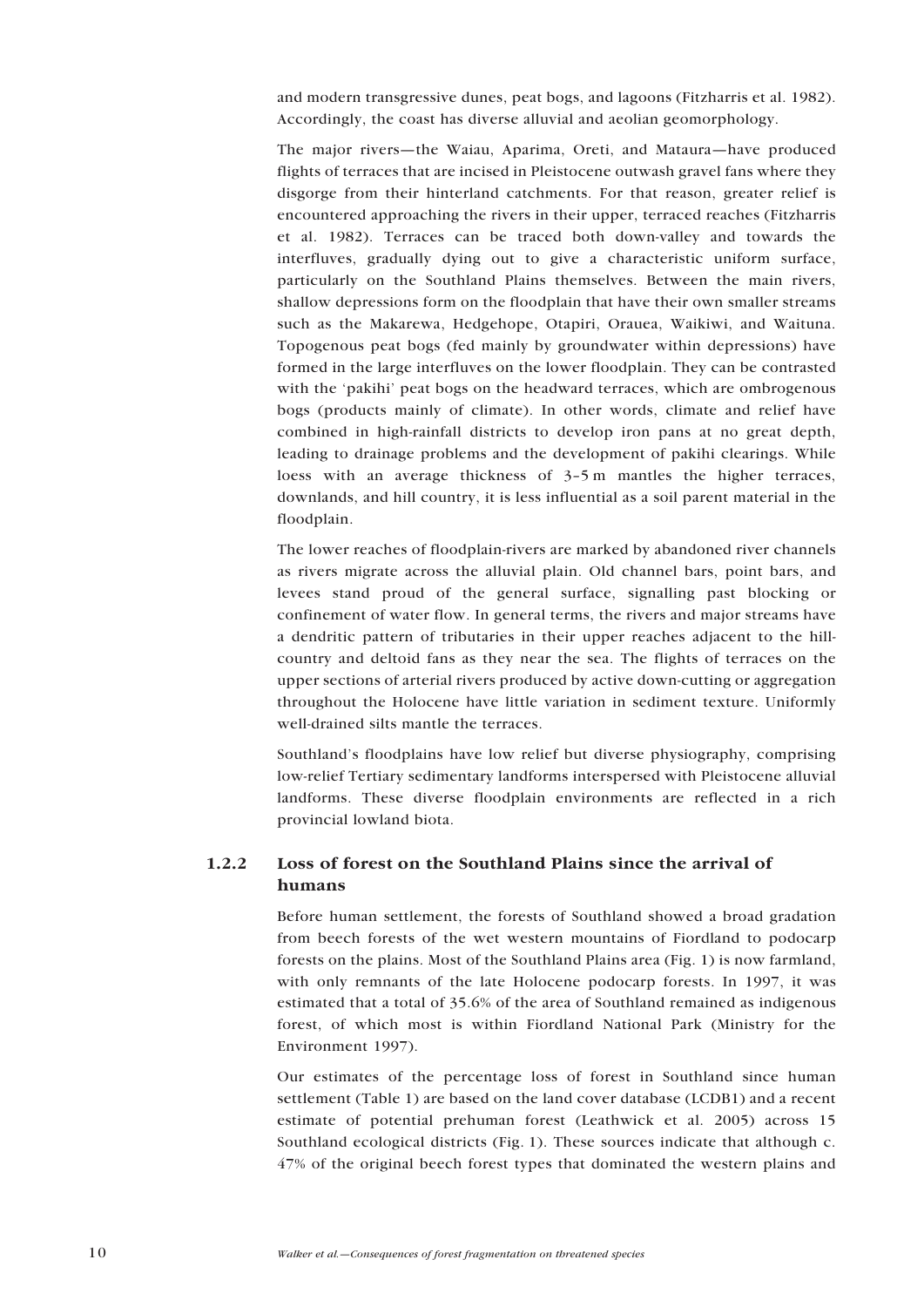

Figure 1. Map of the Southland study area showing population centres, major rivers, and study areas mentioned in the text.

|  |  |                                                   |  | TABLE 1. LOSS OF FOREST IN 15 SOUTHLAND ECOLOGICAL DISTRICTS SHOWING THE PERCENTAGE OF THE |  |
|--|--|---------------------------------------------------|--|--------------------------------------------------------------------------------------------|--|
|  |  | AREA ORIGINALLY COVERED BY FOREST AND AT PRESENT. |  |                                                                                            |  |

| <b>CATEGORY</b> | <b>POTENTIAL FOREST TYPE*</b>                             | ORIGINAL COVER<br>$(\%)^*$ | <b>PRESENT</b><br>$(%)^{\dagger}$ |  |
|-----------------|-----------------------------------------------------------|----------------------------|-----------------------------------|--|
| Beech           | Silver beech                                              | 32                         | 15                                |  |
|                 | Mountain beech                                            | 2                          |                                   |  |
| Podocarp        | Matai-totara-kahikatea-rimu-broadleaf-fuchsia             | 28                         |                                   |  |
|                 | Rimu-miro-totara-kahikatea                                | 20                         | 3                                 |  |
|                 | Matai-kahikatea-totara                                    |                            | $\mathbf 0$                       |  |
|                 | Kahikatea                                                 | <1                         | $\mathbf 0$                       |  |
| Mixed           | Hall's totara-miro-rimu-kamahi-silver beech-southern rata |                            |                                   |  |

\* Leathwick et al. (2005).

† LCDB1 category 'Indigenous forest'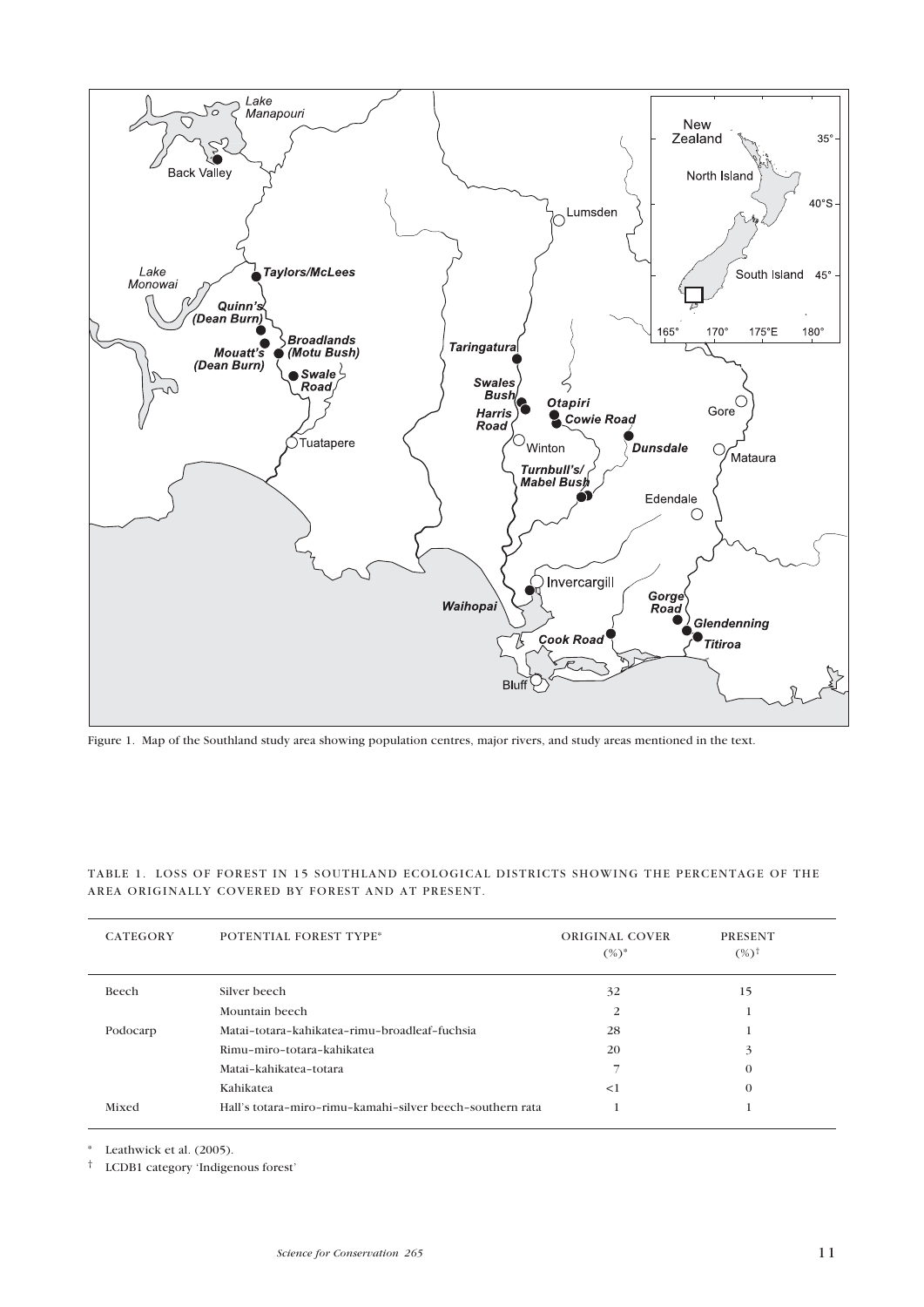<span id="page-11-0"></span>Fiordland foothills remains, most of this is in the steeper terrain in the extreme west. A relatively small area of an original beech–totara forest type is mapped in the vicinity of the Longwood Range by Leathwick et al. (2005); 68% of this is estimated to remain. However, of the original podocarp forest that occupied the central and eastern portions of the Southland Plains, less than 8% is estimated to remain.

The precise extent of the prehuman and remaining floodplain forest ecosystem of the present study area is difficult to gauge precisely, since it is determined by subtle topographic factors that are not well represented in current GIS databases. However, alluvial floodplain and lowland forests across New Zealand have generally undergone greater degrees of clearance than forests on steeper, more leached colluvial landforms. This is because their relative accessibility, gentle topography and relative fertility make them desirable and economically viable for pastoral farming, particularly once flood prevention methods are imposed. Development and clearance trends in Southland have followed this general pattern (see a detailed treatment in Walls & Rance 2003), and we estimate that less than 1% of the original extent of the floodplain ecosystem remains today on the Southland Plains.

# 1.2.3 Current levels of protection of remaining forest

The largest remaining area of native forest on the Southland Plains is Forest Hill Scenic Reserve, which is 578.9 ha (Allan et al. 1989). There are fewer than 15 scenic reserves on the Southland Plains with an average size of 30 ha. Most remnant blocks of forest there are less than 5 ha, and most are on private land. A total of 1942 ha of private land is protected by the QEII National Trust open space covenants in Southland (based on covenant spatial data assembled by Rutledge et al. 2004).

# 1.3 SOUTHLAND'S FLOODPLAIN ECOSYSTEM

# 1.3.1 Floodplain ecosystem

The physiographic focus of this study is the dendritic upper sections of rivers. Here, meandering tributaries that are fed by sediment-laden stormwater from the adjacent hill-country flows across low-angle terraces in scroll channels. The imprint of stream migration across the floodplain is a series of cut-off meander channels or pronounced oxbows. This pattern is repeated in the coastal or peripheral sections of secondary streams such as the Makarewa and Hedgehope, adjacent to the Hokonui Hills.

# 1.3.2 Abiotic characteristics

Interactions among different climatic, geologic, geomorphic, and disturbance processes have produced a diversity of floodplain ecosystems in Southland (some examples are shown in Appendix 1). Firstly, the diverse geology of the hinterland has produced a wide variety of alluvial soil parent materials, with variable fertility. Coarser-grained sediments of the Otiran glacial advance that form the principal outwash fans of the plains are therefore variably overlain by Holocene alluvial sands and silts and periglacial loess.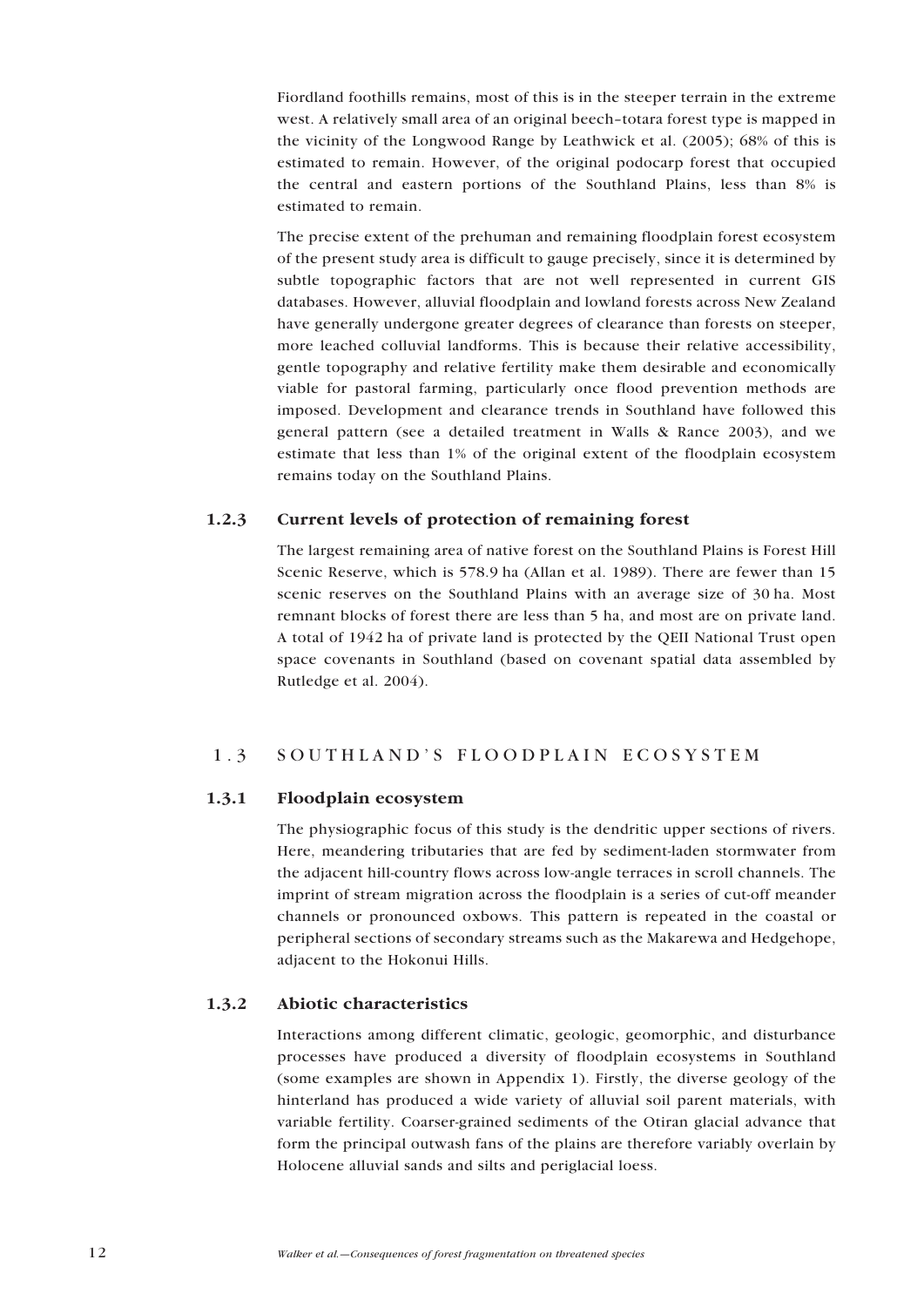<span id="page-12-0"></span>Subtle changes in relief within the large lowland catchments also produce considerable variation in the distribution of cold-air inversion and intense winter frosts in hollows. The periodic extreme frosts resulting from such inversion events may be a principal driver of vegetation composition.

The rainshadow zones in the lee of Fiordland's mountains have steep rainfall gradients and corresponding gradients in rates of soil weathering. Wide variability in the size and relief of hinterland catchments also produces variation in the periodicity of flooding, which in turn drives the frequency of sedimentary rejuvenation of soil fertility.

### 1.3.3 Threatened plants

Our study targeted several shrubs and small trees that have discontinuous lowland distributions in New Zealand, namely *Coprosma wallii*, *C. pedicellata*, *C. obconica*, *Melicytus flexuosus*, *Pittosporum obcordatum*, and *Olearia hectorii*. These species were recently noted to all occur within alluvial floodplain habitats on the Southland Plains (Rogers et al. 1998 and Rance & Simpson 2000 first documented their Southland distributions in detail). All but *Olearia hectorii* are notoriously cryptic, small-leaved, divaricating plants.

de Lange et al. (2004) list *Pittosporum obcordatum* in Threat Category 2 (Nationally Endangered), *Olearia hectorii* in Threat Category 3 (Nationally Vulnerable) and *Coprosma obconica*, *C. pedicellata*, *C. wallii* and *Melicytus flexuosus* in Threat Category 5 (Gradual Decline). In addition to the target plants, several other threatened plants are present in the floodplain ecosystem in Southland. These include *Uncinia strictissima* (2, Nationally Endangered), *Ranunculus ternatifolius* (3, Nationally Vulnerable), *Deschampsia cespitosa*, *Peraxilla colensoi* and *Tupeia antarctica* (all Category 5, Gradual Decline). Atrisk species include *Olearia lineata*, *O. fragrantissima* and *Pseudopanax ferox* (all Category 6, Sparse).

Because the native vegetation of valley floor, basin, and floodplain landforms has been comprehensively cleared across New Zealand, it is difficult to be certain that any of our target plants was originally absent from the region or has gone as a result of land clearance. *Pittosporum obcordatum* is known from Kaitaia and Wairua in Northland, but the remaining five target species are currently absent north of the Waikato region, despite ostensibly suitable lowland alluvial habitat. None of the six target species is recorded from the Horowhenua–Manawatu region. All of the target species occur exclusively or predominantly in eastern areas; only *C. wallii* and *M. flexuosus* occur west of the main axial ranges; these occurrences are in Westland, and about Taihape in inland North Island. Presently, of the six target species only *C. wallii* has been recorded from Rakiura (Stewart Island). Most target species show pronounced range disjunctions; *P. obcordatum* has the most conspicuous disjunction, from Wairarapa to the Catlins in South Otago and Southland (Raoul's record from near Akaroa on Banks Peninsula has not been re-located despite repeated searches; Clarkson & Clarkson 1994).

*Coprosma pedicellata* was described by Molloy et al. (1999). At that time, it was known from a few disjunct localities along the foothills of eastern New Zealand, where it is restricted to forests and forest margins. It is described as having a distinctive narrow cool winter-wet/warm summer-dry habitat, usually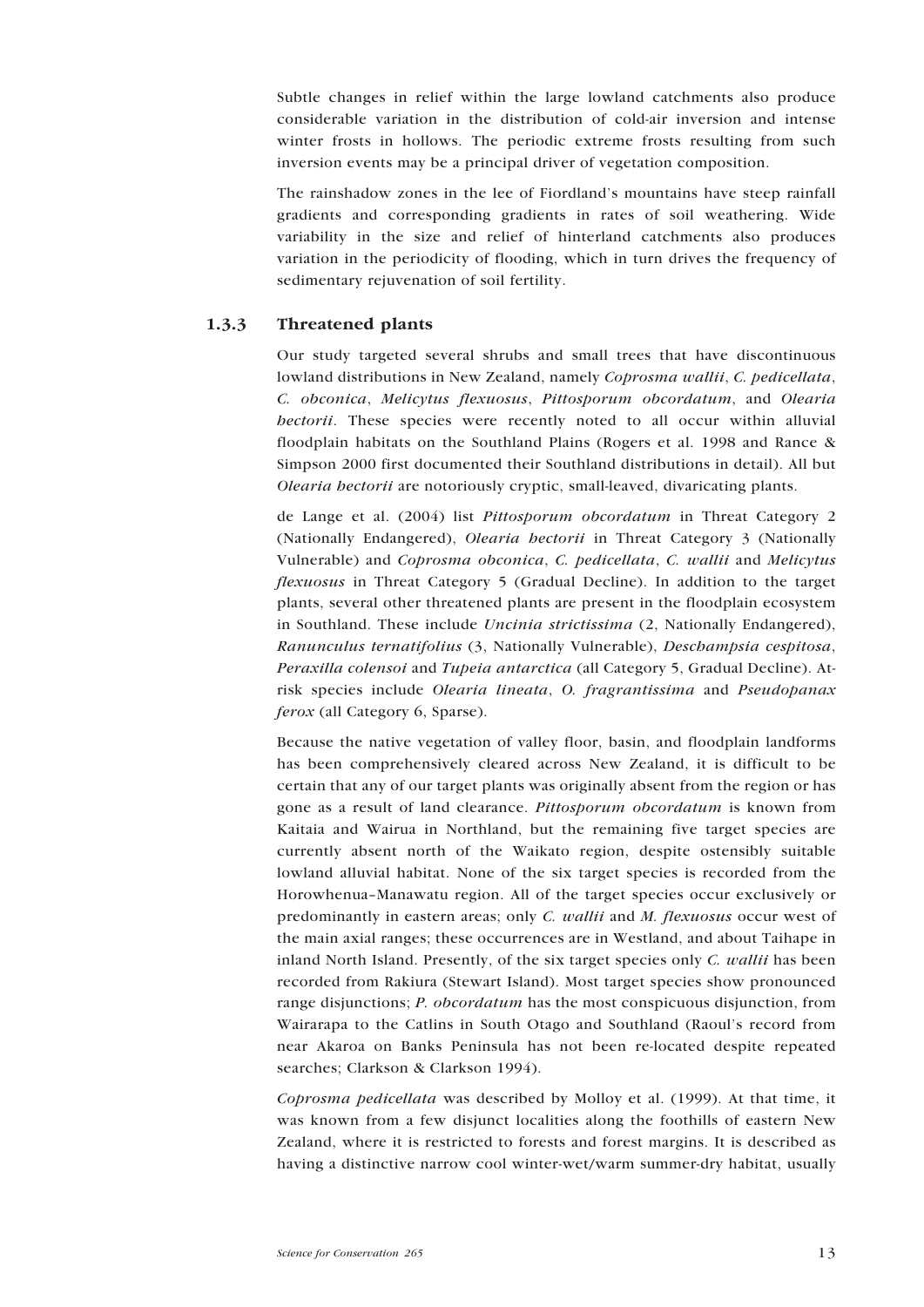on moderately fertile soils with impeded drainage, in overflow or flood channels, and beside small streams. It is described as usually erect in closed forest, but distinctively and typically leaning at an angle or with twisted stems in disturbed forest or clearings. It has distinctive yellow-orange cambium, and clear upper and lower leaf venation on delicate, widely spaced leaves, and a sparsely branched growth habit. Direct light is noted as not essential for growth to maturity, but regeneration is noted as absent in habitats exposed to grazing animals and to competition from introduced pasture grasses, rushes and herbs.

We know of no published studies that deal with the habitat and ecology of *C. obconica* and *C. wallii* in similar depth. Neither species is confined to the floodplain ecosystem, but both are recorded in upper montane broadleaved and conifer forests elsewhere in the South Island. Dopson et al. (1999) describe *C. wallii* as a 'divaricating tree, with glossy dark green thick leaves, twinned dark purple fruit, and wine-red underbark'. This underbark is an unmistakable, characteristic feature, as is its growth habit, with robust, twisted main stems with densely packed clusters of leaf-bearing branches at their tips. Its habitat is described as 'frost flats and temperature inversion colluvial toeslopes and alluvium. Occasionally on hillslopes with base-rich soils' (Dopson et al. 1999). Wilson & Galloway (1993) describe it as a shrub of 'lowland and montane shrubland, scrub and open forest, in the mountains favouring river terraces, but on Banks Peninsula favouring open broad ridge crests on fertile volcanic soils'. They describe the smaller bushy shrub *C. obconica* as a species of 'forest, scrub and shrubland on river terraces, on both poorly drained and sharply drained sites, including bluffs'.

*Melicytus flexuosus* was formally described by Molloy & Druce (1994). Its habitat was briefly noted as valley bottom alluvial terraces and floodplains. It was described as occurring mostly in full sunlight on forest edges and occasionally in forest gaps. Shade-tolerant seedlings and saplings were noted, but the species required direct light for growth to maturity. Regeneration was said to be dependent on periodic disturbance and a continued supply of seed, which was prevented by factors such as flood controls, removal of seed sources, competing pasture species, and animal grazing.

The ecology of *Olearia hectorii* was described by Rogers (1996), inclusive of the closely related *O. gardneri*, which was subsequently taxonomically distinguished as a North Island endemic. Floodplains are important habitat for *O. hectorii* throughout its eastern South Island distribution, particularly in Southland (Rogers 1996), although it was rarely recorded there in our study; Rogers (1996) reported that seven of its 10 Southland sites in 1996 were floodplain terraces (an updated assessment of its distribution is under way in the Department of Conservation); its Otago, Canterbury, and Nelson strongholds are also floodplains. It is suggested that in pre-settlement times, *O. hectorii* would have been predominantly a stream bank or levee species, by virtue of its disturbance-exploiting habit and apparent requirement for bright light for reproduction. *O. hectorii* develops multi-stemmed trunks with opengrown, lianoid branches that enable it to exploit local adjacent light-pockets within the competition of a tall floodplain forest. It also possesses life traits that enable clonal, multigenerational persistence in the absence of disturbance; it has the unusual habit of collapsing limbs and attached strips of trunk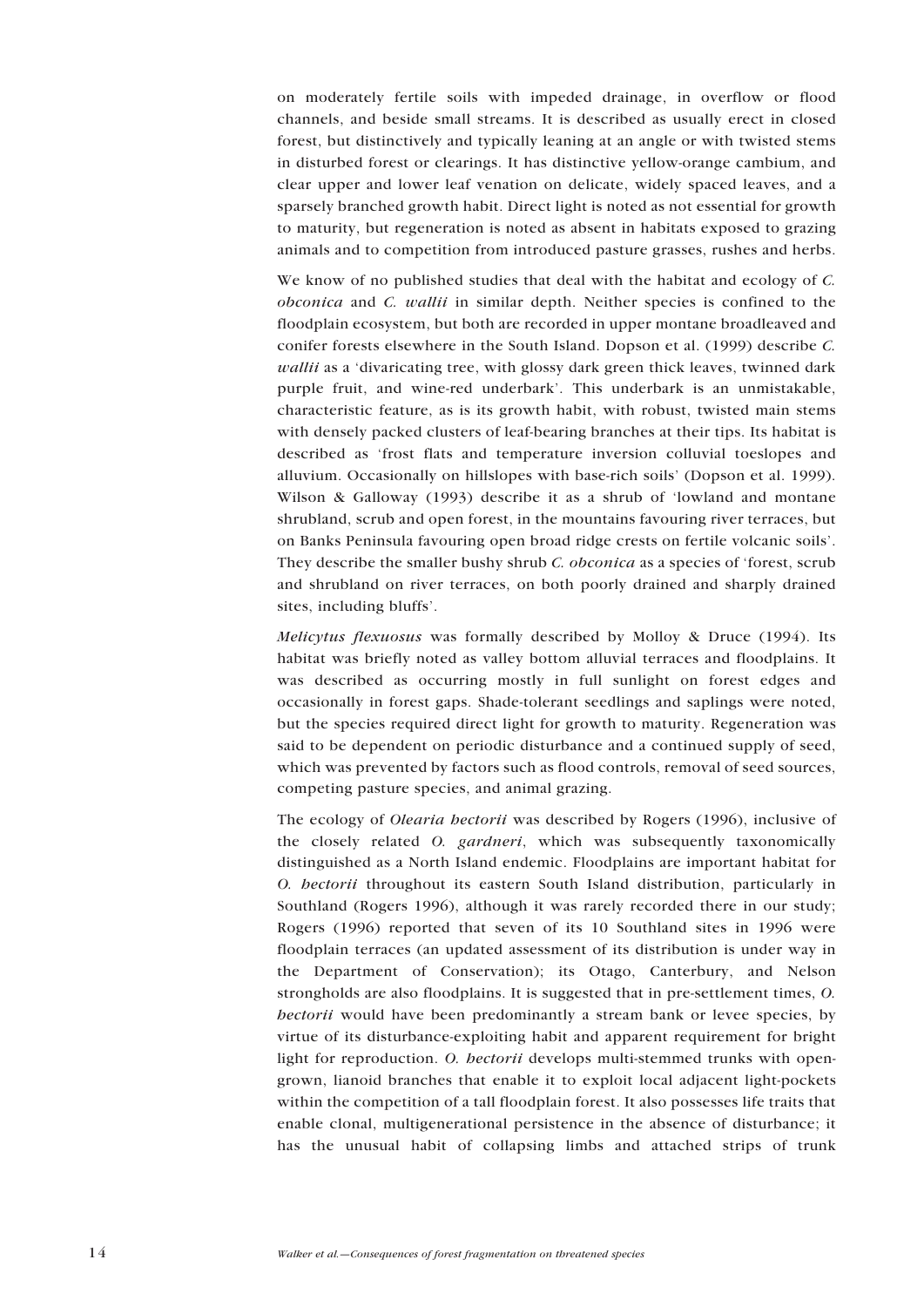<span id="page-14-0"></span>adventitiously rooting on contact with the ground. Interpretation of the soils and substrates of its floodplain and hillslope habitats suggests that it favours moderate- to high-fertility soils, although, like *O. gardneri*, it can tolerate winter-waterlogged conditions.

Given (1981: 67) described the fate of *Pittosporum obcordatum* as 'one of the most spectacular examples of depletion of a New Zealand plant'. A detailed study of the ecology of *P. obcordatum* (Clarkson & Clarkson 1994) described it as one of New Zealand's most elusive plants. At that time, only one population was known in Southland (Back Valley, Morrison 1982; King 1986). Its habitat was described as 'distinctive, linear … bordering levees, back swamps, cut-off meanders, and oxbow lakes of lowland river flats in dryish climates … variously affected by flooding, waterlogging, drought and frost'. A limited ability to compete with broadleaved species is inferred from its absence from betterdrained hill slope or alluvial landforms and from wetter, milder parts of New Zealand. Flooding is suggested as a mechanism that promoted the periodic establishment of new cohorts in pre-European times by creating canopy gaps; for example, in Back Valley, the habitat is frequently flooded to 10–20 cm depth following heavy rain (Morrison 1982). In its southern stronghold in Back Valley in Fiordland National Park, there is little evidence of mechanical damage from rapid flushing floods from an adjacent river or stream; instead, it appears that regeneration opportunities may be provided by water-ponding events that stimulate dieback of less-tolerant species. Clarkson & Clarkson (1994) suggested that *P. obcordatum* was extremely habitat-specific, and had evolved the physiological apparatus needed to use the resources of an extreme habitat (i.e. subject to intense flooding, waterlogging, drought and frost) at the cost of being able to compete in biologically more favourable habitats (after Drury 1974); and that this specificity conferred a degree of distribution discontinuity.

Five of these six target species are recorded from the Hautapu River catchment at Mataroa, near Taihape, on the western side of the North Island axial ranges; *Coprosma pedicellata* is the exception. Clarkson & Clarkson (1994) note that *Pittosporum obcordatum* often occurs in similar habitats to *C. pedicellata*, while Molloy et al. (1999) associate *C. pedicellata* with *C. obconica*, *C. wallii*, *Melicytus flexuosus*, *Olearia gardneri*, and *P. obcordatum*. Although these cooccurrences in Southland and elsewhere suggest broadly similar habitat requirements and ecologies, profound differences between species are also obvious; as noted above, several of the target plants are not confined to floodplain ecosystems, but have natural ranges that include a wider spectrum of landforms and habitats.

## 1.3.4 Habitat classification

The floodplain ecosystem contains several distinct habitats, based on physiographic differences (Table 2), which appear to support different plant communities and different rare plant species.

Paradoxically, the spatial arrangement of these units is more easily discerned in floodplains cleared of forest, especially when viewed from the air in low-angle sunlight, whereas in the rare instances where forest patterns remain intact (such as at Back Valley near Manapouri) the subtle relief of the floodplain makes these ecosystems difficult to differentiate and delineate.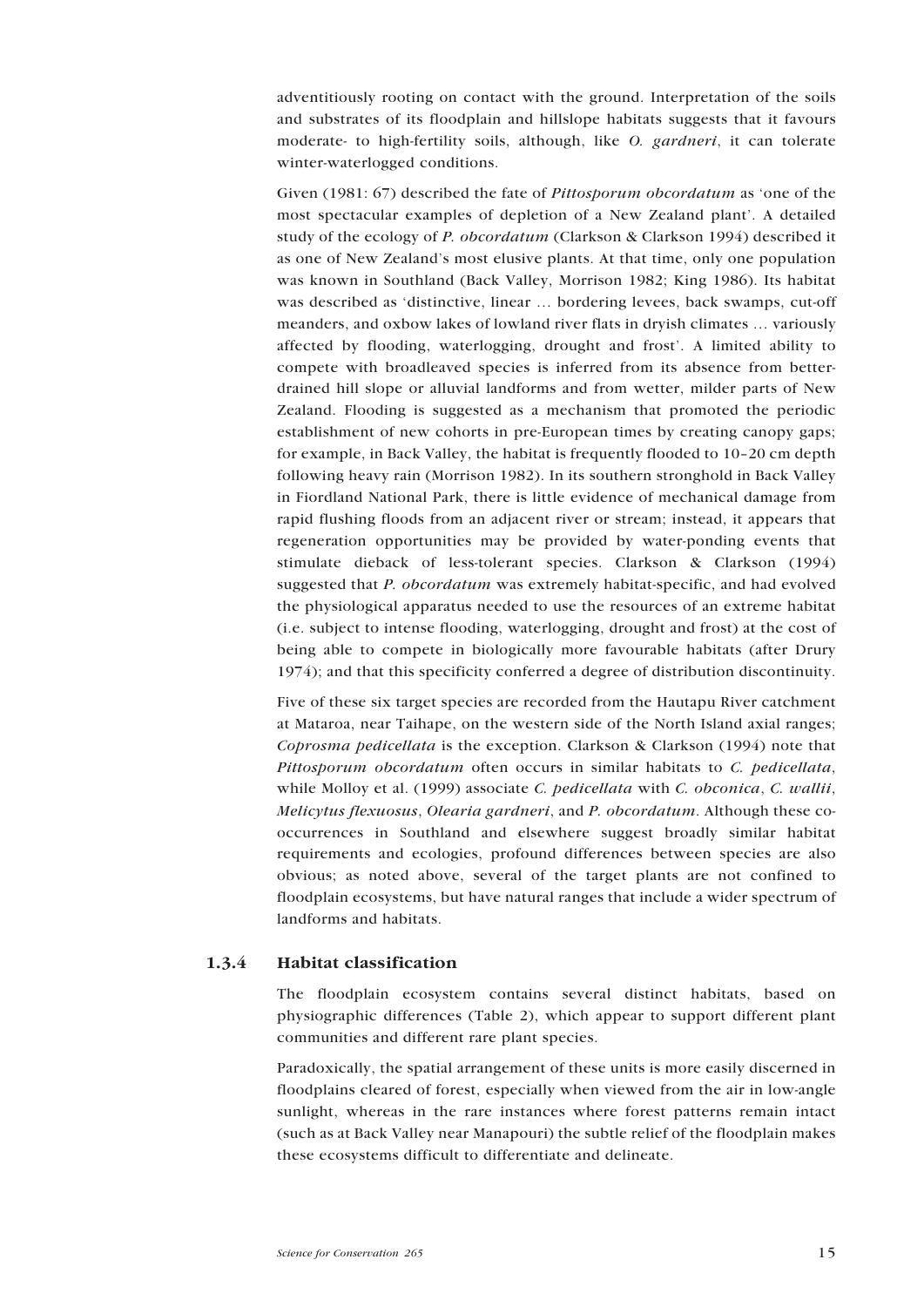In a floodplain cross-section, we differentiate 'levee', 'flood plain terrace' (hillcountry and terrace interfluves of Table 2), 'backswamp' (a composite category embracing platform, flood channel, cut-off meander and oxbow, and depression or hollow of Table 2), and true 'swamp' (the peat bog of Table 2).

Stream banks are steep colluvial slopes usually composed of floodplain alluvium and unstable by virtue of flushing and undercutting from water flow. Stream bank instability is concentrated on the outside or concave bend of meander curves. Stream banks are scoured in floods, while tectonic uplift and catchment sediment supply regulate progradation or aggradation rates or corresponding adjustments in the base level of the riverbed. Because they are frequently disturbed, vegetation is commonly early successional.

Levees are linear hummocks of mostly coarse-grained sediment atop riverbank that accumulate when floods overflow the banks. Alternating layers of fine or coarse sediment result from floods being confined by or alternatively overtopping the levee.

Platforms are the narrow ridges on terrace surfaces formed between meander channels. As part of braided river channels, they may be underlain by coarsegrained sediment.

Flood channels are secondary meanders adjacent to the main river channel. They are flushed and veneered by mostly thin layers of sediment in flood events when rivers overtop the banks of their main channels. Their soils are consequently skeletal and, depending on the catchment bedrock, rich in some base elements.

Cut-off meanders and oxbows are the legacy of river braids migrating across the surface of terraces. Essentially isolated from flood events, cut-off meanders can have surface water in heavy rain, whereas oxbows are horseshoe-shaped channels subject to standing water for long periods. Seasonally fluctuating watertables produce gleyed soils.

| HABITAT TYPE                 | <b>HYDROLOGY</b>                                      | SOIL PARENT MATERIAL     | FROST INTENSITY       | <b>SOIL TYPE</b>                  |
|------------------------------|-------------------------------------------------------|--------------------------|-----------------------|-----------------------------------|
| Stream bank                  | Frequent scouring                                     | Coarse and fine alluvium | Light                 | Skeletal gravel                   |
| Levee                        | Regular flooding                                      | Coarse and fine alluvium | Intermediate          | Skeletal silt                     |
| Platform                     | Flooding                                              | Coarse and fine alluvium | Intermediate          | Silt loam                         |
| Flood channel                | Infrequent flooding, annual<br>winter water ponding   | Fine alluvium            | Heavy                 | Skeletal silt                     |
| Cut-off meander<br>and oxbow | Seldom flooded, but annual<br>winter water ponding    | Coarse and fine alluvium | Intermediate to heavy | Gleyed silt loam                  |
| Depression or<br>hollow      | Annual winter water<br>ponding                        | Older outwash materials  | Heavy                 | Gleved silt loam                  |
| Terrace interfluve           | Generally not flooded                                 | Coarse and fine alluvium | Intermediate          | Well-drained sand or<br>silt loam |
| Peat bog                     | Not flooded, but seasonal<br>water-table fluctuations | Organic                  | Intermediate          | Organic                           |
| Hill-country interfluve      | Not flooded                                           | Colluvial                | Light                 | Loam                              |

TABLE 2. CLASSIFICATION OF PHYSIOGRAPHIC PROCESSES THAT DIFFERENTIATE THE VARIOUS HABITAT TYPES OF A SOUTHLAND FLOODPLAIN.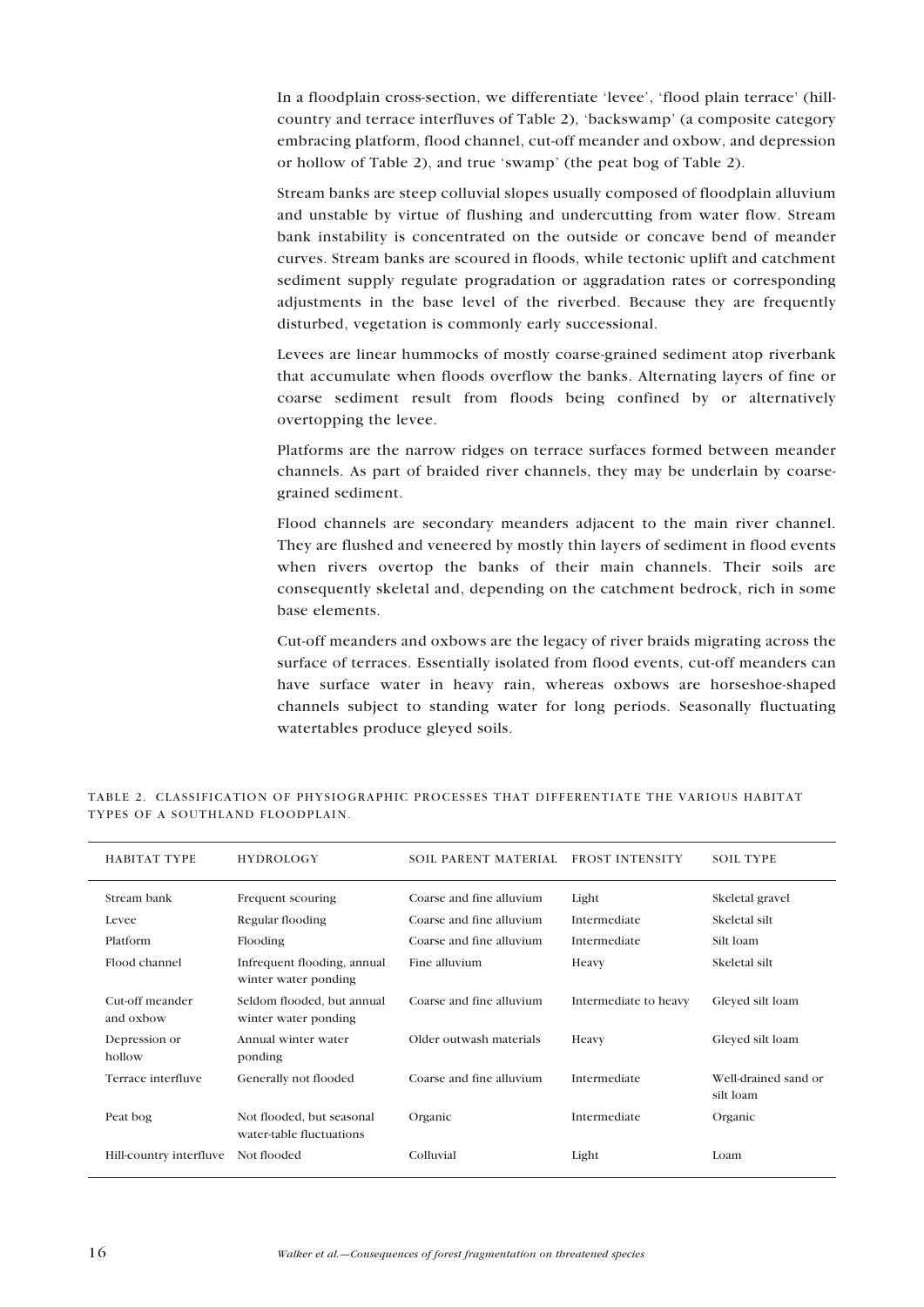<span id="page-16-0"></span>Depressions or hollows are a post-depositional feature of terrace surfaces forming between the mantle of outwash colluvium bordering hill-slopes and the flood debris of overflowing rivers. As topographic hollows, they are subject to winter water-ponding and cold-air inversion and accordingly support trees, shrubs, or sedges tolerant of moist-to-wet, acidic, and humic soils. This vegetation may be transitional to peat formation.

Terraces, interfluves, or steps are flat erosional surfaces formed as rivers meander across the surface of the floodplain. A stepped sequence of interfluves forms when a river adjusts its bed level downward through a previous aggradational floodplain. The terrace steps are often scalloped by meander scars. Terrace interfluves are composed of well-drained alluvium, sometimes with a less well-drained loess veneer.

Peat bogs form in depressions on the terrace surface where impeded drainage maintains perpetually high watertables and anaerobic conditions lead to accumulating organic matter. Subsurface drainage may be impeded at the stratigraphic interface of layers of coarse and fine sediment. Stormwater from catchment hill-slopes means peat bogs often form at the rear of terraces in depressions bordering adjacent hill country. Extensive domed peat bogs also feature on Southland's coastal floodplain in depressions between the flooding environments and accumulating sediments of the major rivers.

Hill-country interfluves are the undulating to steep catchment slopes separating floodplains. They contribute downslope colluvium and stormwater to the adjacent floodplain surface that may be concentrated within shallowly incised gullies. Downslope disturbance processes maintain a young and often thin regolith.

# 1.4 FRAGMENTATION IN FLOODPLAIN FORESTS

# 1.4.1 Processes and symptoms of fragmentation

Fragmentation is multifaceted. In Southland, forest fragments are distinguished from intact forests by numerous factors, which include: small size, irregular shape, large edge (perimeter)-to-interior ratios, evolving edge communities, dewatered soils, elevated soil nutrient status around edges, and reduced flooding and sedimentation disturbance regimes. These attributes are the result of drainage and river straightening, removal of marketable emergent and canopy trees, dieback of canopy and emergent trees, and the presence of invasive alien plants and farm stock. Reduced native species richness, weed invasion, and reduced tier complexity are typically associated with these factors.

Although modified, a fragmented floodplain ecosystem may retain many threatened trees and shrubs that are apparently adapted to the seasonal extremes in soil moisture and frost inversion regulating them. Symptoms of fragmentation may also be reflected in the dynamics of the threatened biota; i.e. altered recruitment and turnover of rare plants.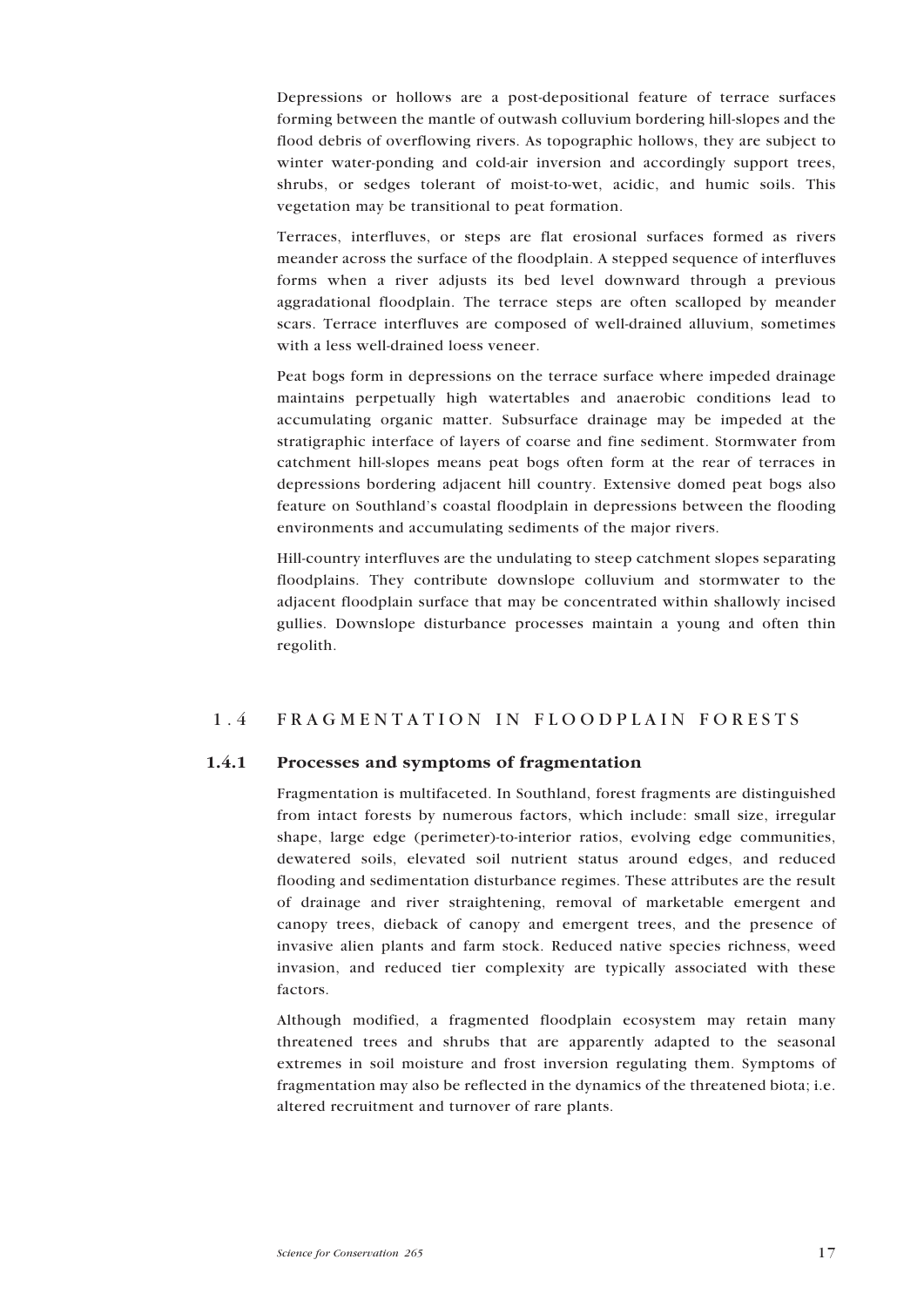# <span id="page-17-0"></span>1.4.2 Modification of the hydrological regime

Some key processes of the floodplain ecosystem have been considerably modified by human impacts in the last century. In particular, the hydrological regime has been severely altered, particularly its flooding component. The NZMS 260, 1:50 000 topographical map series reveals that virtually all the meander channels of the secondary streams in Southland have been straightened by drainage earthworks. The one exception is an upper section of the Makarewa Stream. In agricultural landscapes, the decapitated scrolls are conspicuous from the air in low-angle sunlight, as are the infilled remains of cut-off meanders or oxbows. Additional drainage earthworks have substantially lowered watertables across most low-lying depressions of the floodplain. Small sections of meandering streams remain water-filled but channel relocation and straightening has isolated them from stream flow except in instances of peak flow. Soil cultivation has subdued the relief by infilling depressions, truncating hillocks, and smoothing changes in slope angle.

# 1.5 SCOPE OF THIS REPORT

The objectives of this study of Southland's floodplain ecosystem are:

- Typify broad characteristics of fragmentation of the floodplain ecosystem by developing indices for size, shape, altered hydrology, the overall proportion of natural versus modified in the landscape setting, exterior-to-interior ratios, width and permeability of edge, edge-to-interior ratio, complexity of structural tiers, etc.
- Measure biological consequences of fragmentation: disrupted population structures, species richness indices, weed penetration in relation to edge intactness, changes in edge composition, etc.
- Determine impacts of fragmentation on persistence of key plant and invertebrate groups.
- Develop practical methods to assess the viability of forest fragments with respect to key floristic and insect groups. These methods are intended for application and testing.

We divided our study into two main parts, focused on vegetation and invertebrate associations; these parts are reported here in sections 2 and 3, respectively.

In the vegetation study, we sampled the physical and biotic characteristics of remaining floodplain forest communities across local and landscape-scale gradients of fragmentation using plot-based sampling techniques, and recorded plant community data and a range of simple environmental parameters. We explored relationships between a range of possible indicators of fragmentation and their biotic effects, including the consequences for their rare plant components, especially our six 'target' rare plants. In doing so, we examined the utility of some simple indices of fragmentation for predicting biotic consequences of fragmentation in this ecosystem (specifically, forest patch size and perimeter (edge)-to-area ratio, and the isolation of plots in pasture from nearest neighbouring fragments or forest tracts).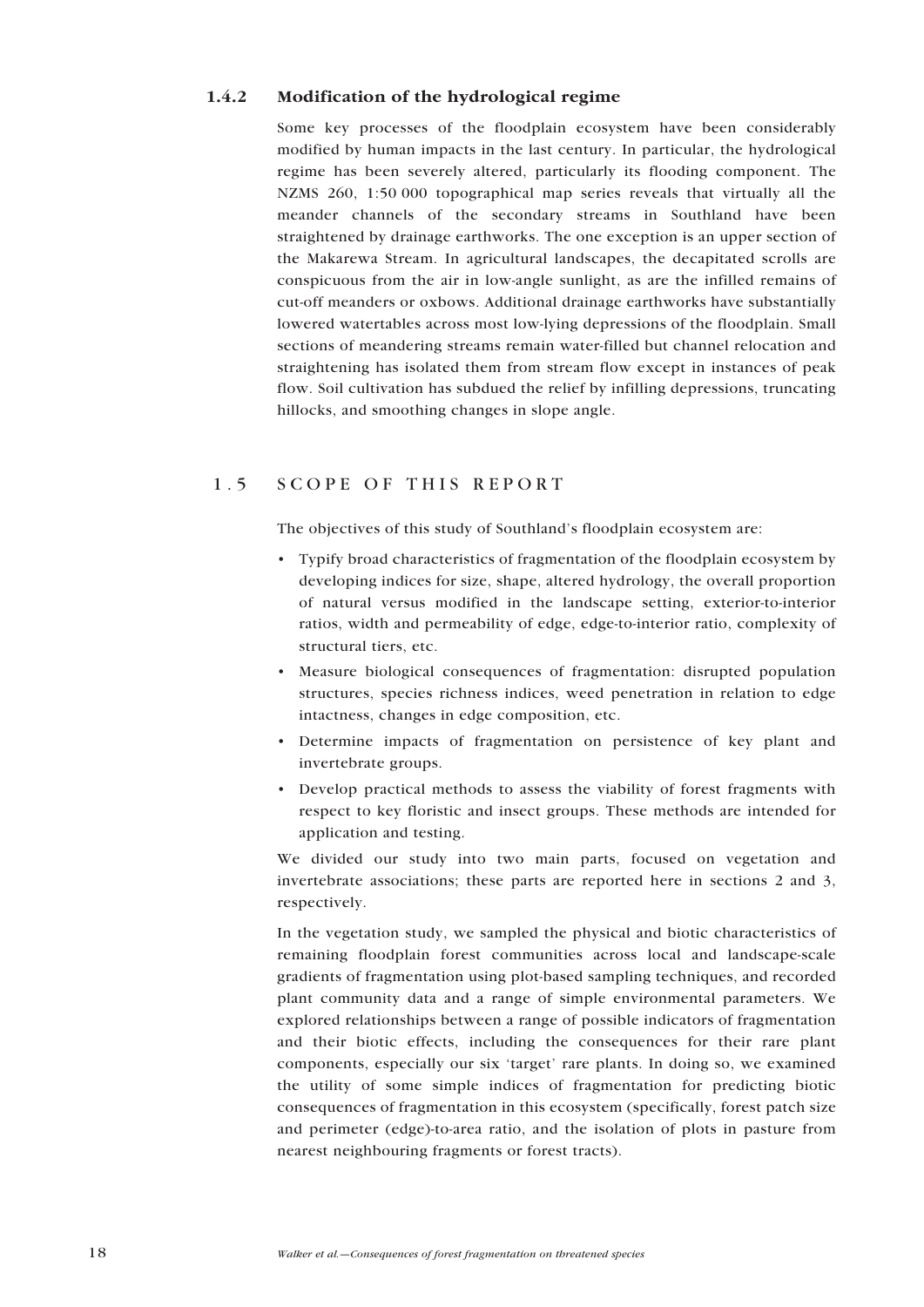<span id="page-18-0"></span>We limited the vegetation study in several ways: firstly, our approach was descriptive and not experimental (i.e. we did not experimentally manipulate plant communities to create a neatly replicated set of 'fragmented' and 'intact' sites). Instead we sampled (and attempt to interpret) the complex vegetation variation that arises from gradients in both environment and fragmentation. This correlative approach allowed us to expose patterns, to describe relationships among factors, and to suggest causes. However, it did not allow us to demonstrate the processes and mechanisms involved in the fragmentation of this ecosystem.

Secondly, we did not attempt to undertake detailed population studies or to precisely define the niches of the target rare species. We chose a region-wide, uniform-area ( $10 \times 10$  m) plot sampling design rather than a population-focused approach that would have required the location and measurement of entire populations of the different threatened plant species in variable area plots (cf. Rogers & Walker 2005). The latter approach would have provided detailed demographic data for select populations, but would have compromised the representativeness and coverage of our sampling. We expected, however, that trends in rare plant abundance, size and seedling presence/absence in representative plot samples would indicate general population responses of the target species to fragmentation. Analysis of the habitats and ecology of our six target plants outside the floodplain ecosystem in Southland was also beyond the scope of this report, although we draw on published and unpublished sources to expand our insights into their ecology.

Thirdly, the invertebrate part of the work (section 3) comprised three separate, exploratory pilot studies. Each study focused on a different component of invertebrate biodiversity, and took a different approach to examine the effects of ecosystem fragmentation. We made no attempt to comprehensively document the invertebrate fauna of the floodplain ecosystem, or to identify endangered or at-risk species within it.

Fourthly, it was not an aim of the report to identify and prioritise individual sites for management. Rather, our focus was to understand the ecosystem and the processes and consequences of fragmentation within it. From this understanding, we suggest general, practical guidelines and goals to assist managers in prioritisation.

A key objective of the study is to suggest practical methods to assess the viability of forest fragments. A formal analysis of the viability of fragments of this forest ecosystem would require spatial modelling of population viability for each key species (including common species), based on in-depth understanding of reproductive and dispersal parameters. This would be considerably beyond the bounds of the present study, and of limited value to conservation managers. Instead, in section 4, we suggest simple, practical indicators of forest viability, based on understanding arising from this study of the physical drivers and biotic characteristics of remaining floodplain forest communities. We suggest a structured framework of short and long-term conservation goals that might be applied in different situations.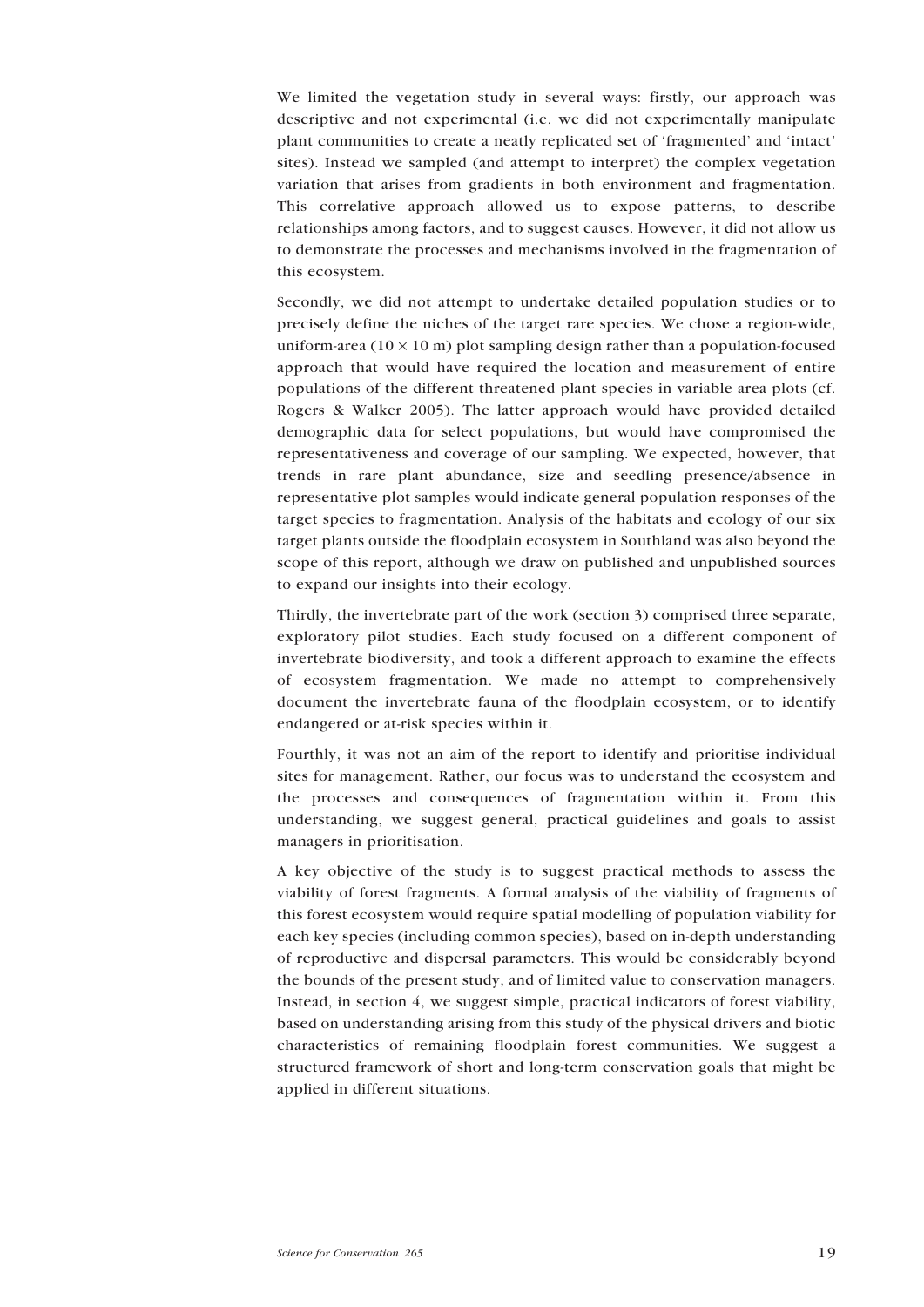# <span id="page-19-0"></span>2. Flora of Southland's floodplain ecosystem

# 2.1 INTRODUCTION

In this section, we describe the remaining indigenous flora and vegetation of the Southland alluvial floodplain forest ecosystem across the full range of fragmentation states that exist today. These range from relatively 'intact' sequences where continuous forest tracts extend down bordering hill slopes and across the floodplain, to single relict riparian trees and shrubs in developed pasture.

# 2.2 METHODS

# 2.2.1 Sampling design

The study depended on the local knowledge of Brian Rance and Geoff Rogers for information on the location of floodplain remnants in Southland. The vegetation of all known floodplain remnants on the Southland Plains was sampled between November 2002 and September 2003. All plots were sampled by Neill Simpson, assisted at times by Susan Walker or Barbara Simpson.

We attempted to sample a representative range of locations or fragments, different habitat types within these locations or fragments, and the full range of fragmentation states.

A few plots that contained threatened plants but that are located outside the target ecosystem were also sampled. These were included in our analyses since they provide some basis for comparison and gradient interpretation.

In total, 135 plots (of  $10 \times 10$  m) were located in 19 locations in six major catchments (Table 3; Fig. 1). The 55 km-long Lower Waiau Valley and the central Southland Plains form the centre of our study area, solely because no remnants of our target vegetation remain in the Upper Mataura Valley or Waimea Plain. At each plot, the GPS location was recorded, one site corner was marked with tape to facilitate short- to medium-term re-location, and a photograph of the plot was taken from one corner. In follow-up to the study it may be desirable to undertake permanent marking of a selection of the plots for long-term monitoring in the future; however, this was not the purpose of this study.

# 2.2.2 Main study sites

#### *Waiau catchment*

The farm properties of the Mouat and Quinn families are situated northwest of Tuatapere along the Dean Burn. These properties adjoin the Dean Forest Scenic Reserve, which in turn is connected to Fiordland National Park. The Dean Burn (Mouat's) is described by Rance & Simpson (2000: 16). The privately owned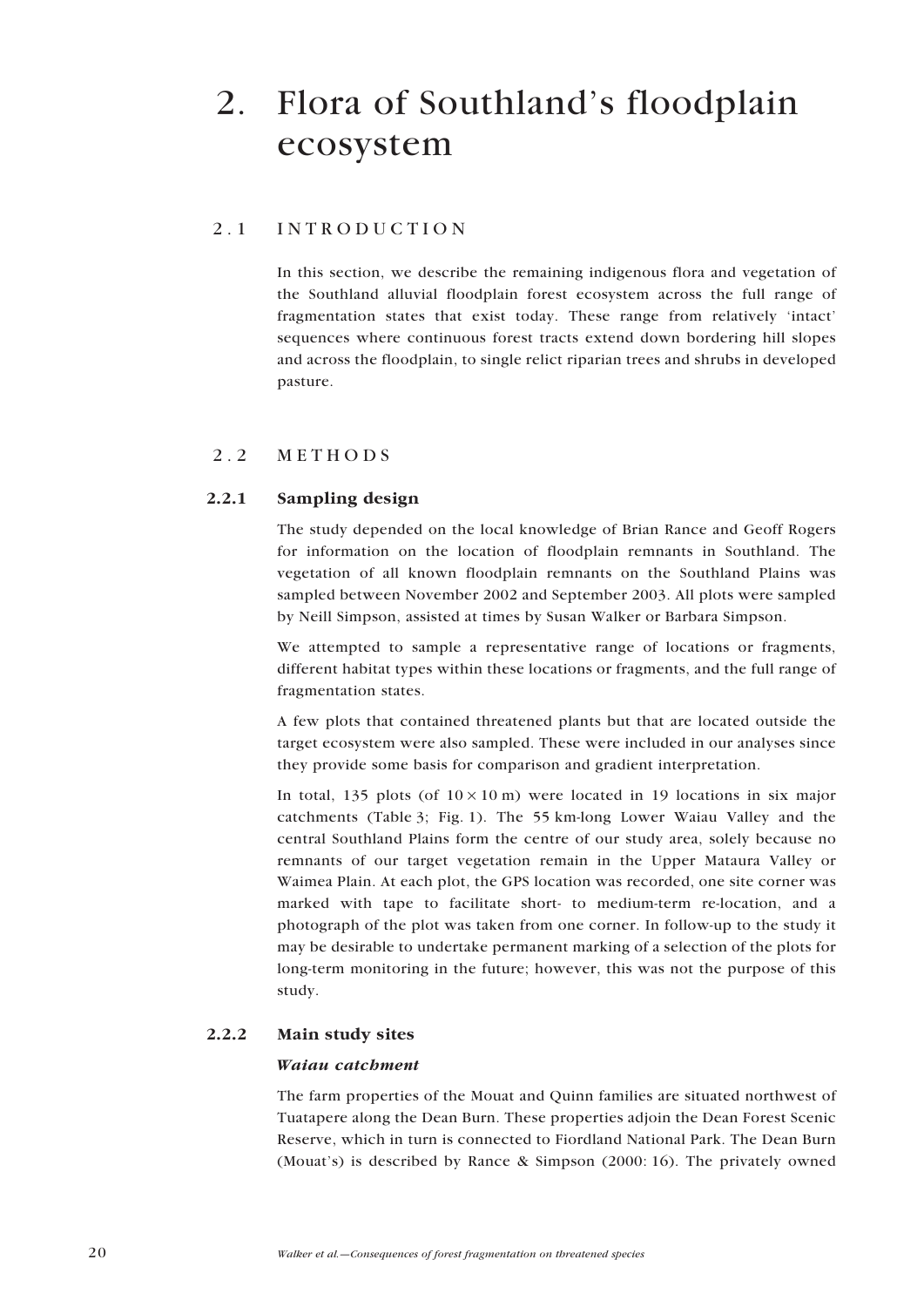forests on these properties are at the most intact end of the fragmentation gradient and contain the largest tracts of floodplain forest ecosystem remaining on private land in Southland. This forest borders the Dean Burn itself and also part of one of its tributaries. Both properties offer a variety of fragmentation states for study, ranging from intact catenas adjacent to large continuous tracts of hill-slope forest, to riparian strips of forest, to scattered clumps and individual native trees in pasture. Although watertables have been lowered on terraces developed for farm pasture, stream courses have not been straightened as elsewhere in Southland. The soil type is unconsolidated sand, gravel and silt in modern flood plains, bordering slightly weathered gravel and sand in intermediate terraces (Turnbull & Allibone 2003). Farm stock accessed forest margins in many places.

## *Oreti catchment*

Dunsdale Conservation Area (F45 705 445, Hedgehope) is a forest remnant of c. 190 ha that includes low riparian terraces either side of Dunsdale Stream, which flows south from the Hokonui Hills (described in Rance & Simpson 2000). Soils are Makarewa recent gley soils over outwash gravels, moraines, and till of the last glaciation. The west bank of the reserve is grazed, while stock are excluded from the east bank. Much of the catchment and adjacent catchments are planted in exotic forest.

| <b>CATCHMENT</b> | <b>STUDY SITE:</b><br><b>LOCATION OR FRAGMENT</b> | <b>GRID REFERENCE*</b>   | <b>TOTAL STUDY</b><br><b>PLOTS</b> |
|------------------|---------------------------------------------------|--------------------------|------------------------------------|
| Waiau            | <b>Back Valley</b>                                | C <sub>44</sub> /871 992 | 12                                 |
|                  | Broadlands-Motu Road                              | D <sub>45</sub> /975 595 | $\overline{2}$                     |
|                  | Mouat's (Dean Burn)                               | D45/941 627              | 31                                 |
|                  | Quinn's (Dean Burn)                               | D <sub>45</sub> /929 661 | 21                                 |
|                  | Swale Road                                        | D <sub>45</sub> /001 551 | $\overline{2}$                     |
|                  | Taylor's/McLee's                                  | D44/941732               | 5                                  |
| Oreti            | Cowie Road                                        | E45/555 463              | 3                                  |
|                  | Dunsdale                                          | F45/705 438              | 14                                 |
|                  | Harris Road                                       | E45/505 488              | $\overline{2}$                     |
|                  | Mabel Bush                                        | E46/624 307              | 6                                  |
|                  | Otapiri                                           | E45/558 459              | $\overline{2}$                     |
|                  | Swale's Bush                                      | E45/490 497              | 4                                  |
|                  | Taringatura                                       | E45/466 584              | 1                                  |
|                  | Turnbull's                                        | E46/613 303              | 22                                 |
| Mataura          | Glendenning                                       | F47/818010               | $\overline{2}$                     |
|                  | Gorge Road                                        | F47/790 040              | $\mathbf{1}$                       |
| Toi              | Titiroa                                           | F47/848 997              | 1                                  |
| Waihopai         | Oreti                                             | E47/485 096              | 1                                  |
| Waituna          | Cook Road                                         | E47/680 026              | 3                                  |

TABLE 3. STUDY SITES CONTAINING FLOODPLAIN FOREST FRAGMENTS IN **SOUTHLAND.** 

\* Average of study plots within the location or fragment.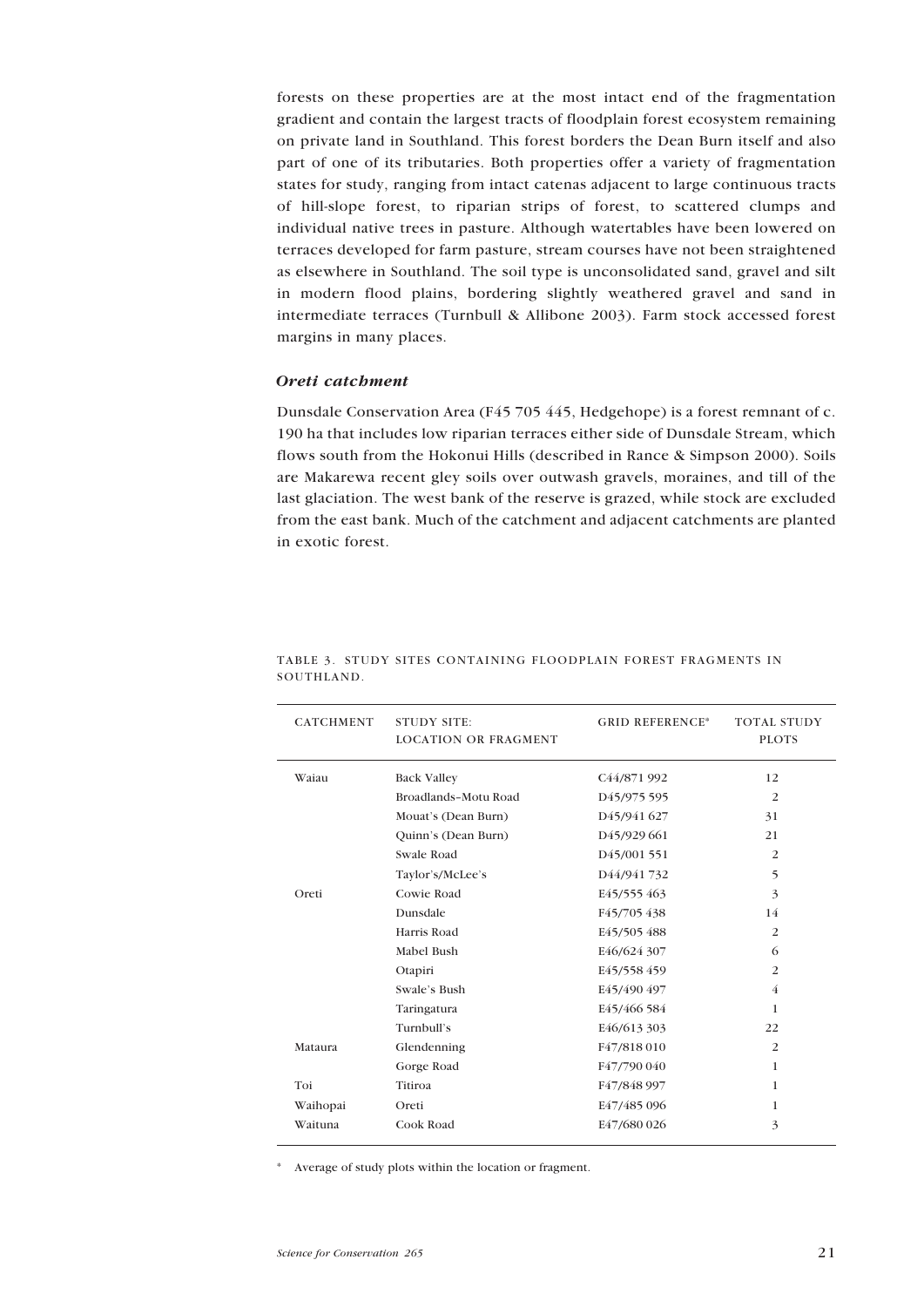<span id="page-21-0"></span>Turnbull's Bush (Rance & Simpson 2000: 6) is a privately owned smaller remnant of protected native forest of around 47 ha, within a wider agricultural landscape, located approximately 3 km southeast of Forest Hill Scenic Reserve (NZMS 260 E46 617306) approximately 27 m above sea level. It lies approximately 85 km from Mouat's Bush and is protected by a Queen Elizabeth II National Trust Open Space Covenant. It is a remnant of the Makarewa River riparian forest. The main flow of the river has been diverted into a straightened channel, altering the natural hydrological regime to reduce the frequency and intensity of floods. The soil type is unconsolidated sand, gravel and silt in modern floodplains (Turnbull & Allibone 2003). Although it retains some of the original forest structure, exotic species are prominent components of the plant communities. It is largely fenced, but some parts continue to be grazed. Severe frost damage in 1995 killed many of the mature canopy matai trees, altering the forest light environment, and probably encouraged a recent pulse in woody and herbaceous weed recruitment. Mabel Bush (RAP 30; Walls & Rance 2003) is an adjacent, smaller remnant.

Harris Road Bush is a smaller floodplain remnant that originally bordered the Makarewa River but now exists as a small forest patch in the plains surrounded by pasture. Although it is fenced, livestock still access the remnant forest, and lower vegetation tiers are considerably depleted, even though the canopy remains largely intact.

The Otapiri site (RAP 22; Walls & Rance 2003; which includes the study area referred to as Cowie Road) borders the Otapiri stream. Native plants along the meandering Otapiri riparian strip exist mainly as scattered individuals that retain little of the former forest structure. Many of the remnants at this site are small groups or isolated single trees or shrubs surrounded by pasture grass. This site represents one of the extremes of the fragmentation gradient, and there are no nearby core forest areas remaining. Nevertheless, several threatened trees and shrubs remain. Although entirely surrounded by farmed pasture, the strip of native vegetation along Otapiri stream was mostly fenced and protected from livestock. The soil type is unconsolidated sand, gravel and silt in modern floodplains (Turnbull & Allibone 2003). There are areas where stock has access to the riparian zone, and at these places there is trampling of the riverbanks and damage to mature trees.

The Taringatura study site is the Taringatura Camp (RAP 12) of Simpson (1998). Rance & Simpson (2000: 10) described the Broadlands Bush, and Taylor's/ McLee's sites (Rance & Simpson 2000: 14–15).

#### *Other catchments*

We know of no published descriptions of the small fragments in the lower Mataura, Toi, Waihopai, and Waituna catchments, within which we placed sampling plots.

# 2.2.3 Vegetation and flora

Four woody plant tiers (emergent, canopy, subcanopy, and understorey) and ground, liane and epiphyte 'tiers' were distinguished. At each plot, the maximum and minimum height of emergent, canopy, subcanopy, and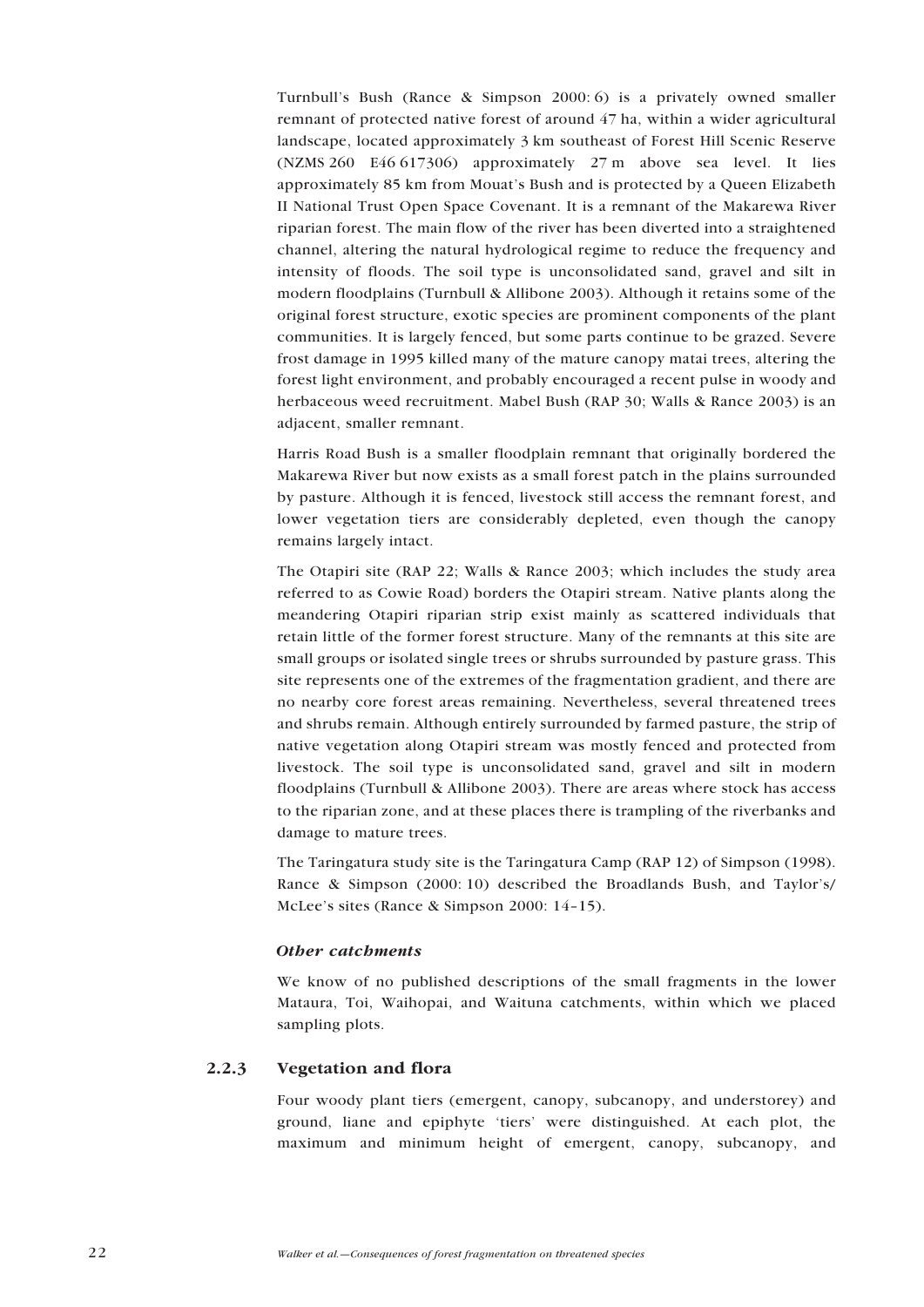<span id="page-22-0"></span>understorey tiers (if present) were estimated by eye and recorded. The diameter at breast height of each woody stem above 1 m height was measured using a measuring tape and recorded within its tier. All plant species present in ground, liane and epiphyte tiers were also recorded. Seedlings of rare plants were noted where observed. The total percentage vegetation cover of each of the seven tiers was estimated by eye, together with percentage ground litter cover.

From the vegetation data, we calculated several characteristics of the community. These included the total number of rare plants present in the plot (i.e. the number of plants classified as endangered or at risk in the current New Zealand Threat Classification list). In addition to the target plants, these include *Uncinia strictissima*, *Ranunculus ternatifolius*, *Deschampsia cespitosa*, *Peraxilla colensoi*, *Tupeia antarctica*, *Olearia lineata*, *O. fragrantissima,* and *Pseudopanax ferox*. Other community characteristics were native and exotic vascular species richness of each plot, and of each vegetation tier within the plot. We calculated tier complexity as the number of tiers present (maximum of seven).

## 2.2.4 Habitat–environment parameters

We recorded the floodplain habitat type (levee, floodplain terrace, backswamp, or swamp), predominant substrate type (peat, loam, silt, sand or gravel) and soil properties (depth of organic layer, evidence of gleying < 30 cm depth; the latter are referred to hereafter as 'gleyed' soils).

From plot grid references, we obtained estimates of key climate variables for each site (Penman rainfall: potential evapotranspiration, October vapour pressure deficit, and Penman annual soil moisture deficit, as well as average ground frost temperature in July) from GIS climate surfaces (J.R. Leathwick, unpubl. data). We also determined the Level IV land environment (Leathwick et al. 2003) and the potential prehuman forest type (Leathwick et al. 2005) at each plot.

### 2.2.5 Indicators of fragmentation

We estimated the percentage catchment deforestation and local ecosystem loss (percentage forest loss or clearance of the local levee–platform–backswamp ecosystem sequence) in the field. We recorded whether the plot was in pasture, or located within a forest fragment (the latter was defined as vegetation with a forest tree canopy greater in area than the  $10 \times 10$  m area of the plot). Where the plot was isolated in pasture, spatial isolation was also estimated in the field (i.e. the distance separating the forest fragment from the nearest neighbouring fragments or forest tract). At each plot, the distance from the plot to the stream channel and forest edge were estimated, and the nature of the nearest forest edge (natural, artificial, stream, pasture, or other) was recorded.

Other simple measures that are likely to indicate the degree of forest fragmentation were derived from the available land cover database (LCDB1; Terralink) in GIS. Using LCDB1, we estimated the deforestation of the six catchments represented in our plot-based sampling (i.e. Waiau, Oreti, Mataura, Toi, Waihopai, Waituna) to supplement our field estimates. We also determined the LCDB1 vegetation cover classification at each plot location (i.e. pasture, scrub, indigenous forest, plantation forest, or riparian willows). Next, to supplement our field estimates of the distance of plots to nearest forest edges,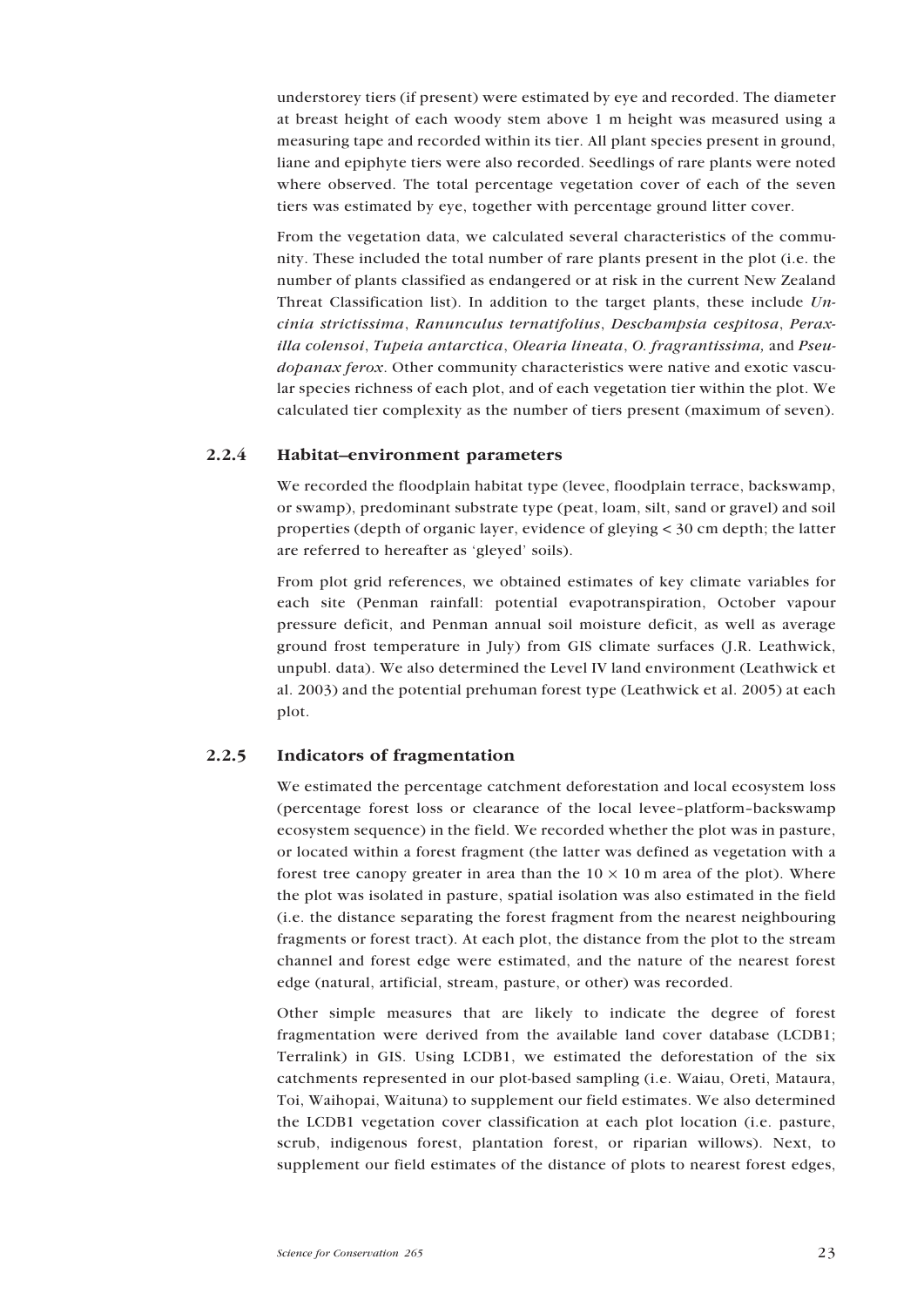<span id="page-23-0"></span>we estimated the isolation of each plot mapped in a non-indigenous forest LCDB1 category from the nearest neighbouring indigenous forest fragment or tract. For each plot within indigenous forest, we determined patch size and perimeter (edge) to area ratios. On comparison with our records, we determined that several plots that were sampled within indigenous forest were classified as pasture by LCDB1, and vice versa. We therefore used our field estimates of pasture and indigenous forest in our analyses, rather than those derived from LCDB1. We note that the accuracy of our GIS-derived measures is low, and that results derived from them should be regarded with some caution.

# 2.2.6 Data analyses

# *Plant community*

We used both multivariate and univariate methods to describe the present-day pattern of floodplain forest vegetation, and its relationship to the environment.

Detrended correspondence analysis (DCA) ordination was used to identify the principal floodplain forest vegetation gradients, and cluster analysis (an agglomerative classification technique) was used to classify the plots into eight broad forest types and 20 vegetation subtypes. In these multivariate analyses, species in different tiers were treated as separate species, and the summed stem area at breast height (cube-root transformed) was used as the measure of abundance.

Simple regressions were used to assist interpretation and description of the major vegetation types (from the classification) and gradients (from the DCA ordination) in terms of the habitat–environment parameters, and community characteristics (including aspects of vegetation structure, and rare-plant components).

# *Target rare plant species*

We summarised the geographic distribution patterns, and the habitat and plant community associations of our target rare plants (*Coprosma wallii*, *C. pedicellata*, *C. obconica*, *Melicytus flexuosus*, *Pittosporum obcordatum*, and *Olearia hectorii*) within our sampled plots across the Southland Plains.

# *Effects of fragmentation on the plant community and rare plants*

We used linear regression to explore relationships between the different forest types (from the classification) and gradients (from the DCA ordination) and our possible indicators of forest fragmentation. We also regressed community characteristics on our possible indicators of fragmentation. Those community characteristics that showed significant relationships with indicators of forest fragmentation were identified as likely biotic consequences of fragmentation. We used *t*-tests with unequal replication to compare indicators and biotic consequences of forest fragmentation between sites where the rare plant was present and absent across the whole dataset of 135 sites. To examine fragmentation effects on the occurrence of rare plant seedlings (an indicator of rare plant viability) we used *t*-tests with unequal replication to compare indicators and biotic consequences of forest fragmentation across only those sites where adult plants were recorded as present.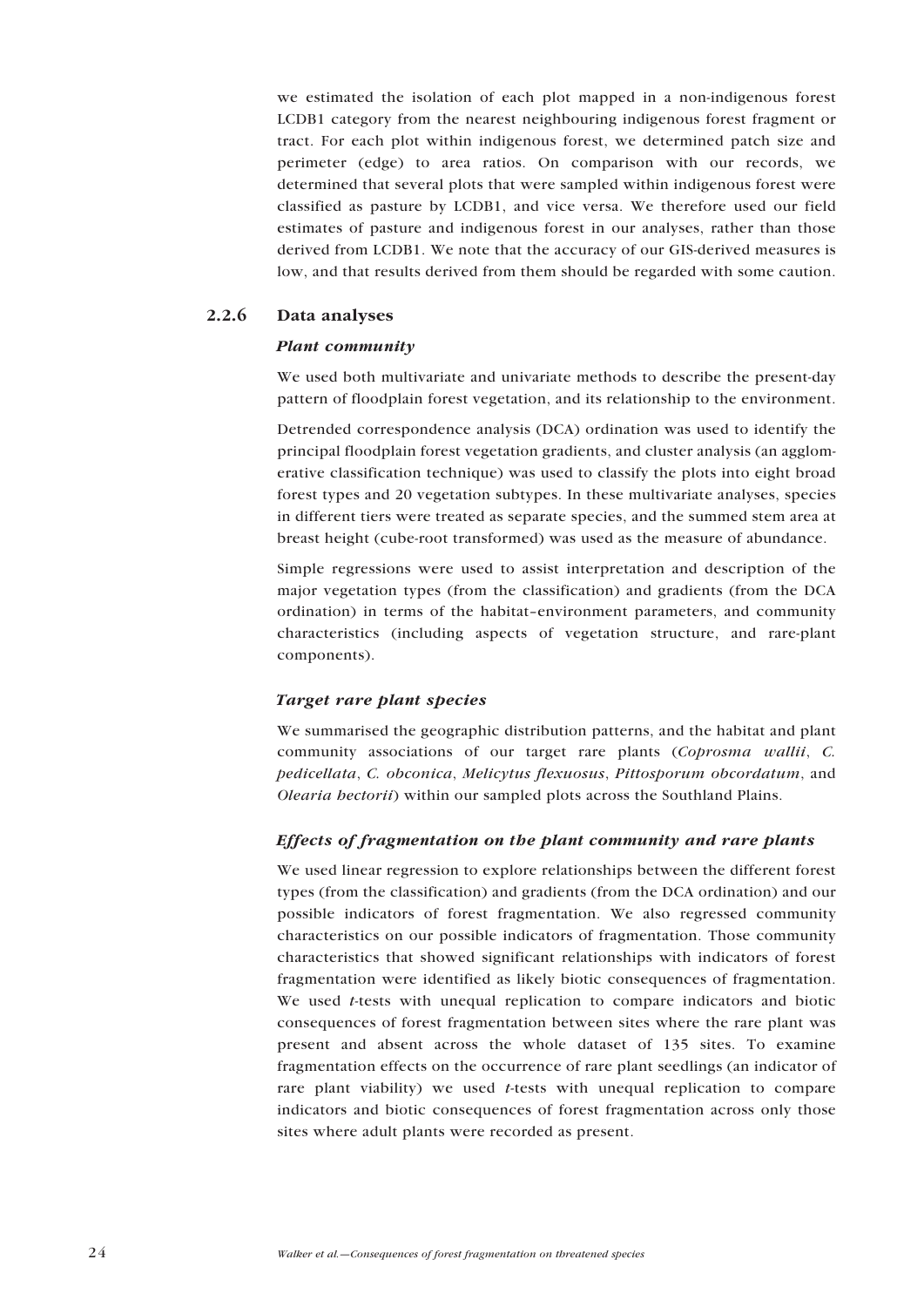# <span id="page-24-0"></span>2.3 RESULTS

## 2.3.1 Floodplain forest communities

In total we collected c. 16 000 individual plant records at 135 sampling plots. Classification of the 135 plots identified eight types of floodplain forest community drawn from four habitat types (levee, floodplain terrace, backswamp, swamp). The structural dominant species of each type are shown in Table 4. Their distribution across the Southland Plains and across the different floodplain habitat types is given in Table 5. Their relationship to the major gradients identified by the ordination, and their characteristic features (in terms of environment, structural feature, species richness, rare plant components, and fragmentation) are shown in Table 6.

Some of the eight community types are diverse and include several subtypes (hereafter 'subcommunities'). Communities C (totara–matai terrace forest; sampled in 7 plots), E (Back Valley *Pittosporum obcordatum* forest; sampled in 6 plots) and F (mountain beech forest; sampled in 12 plots) are relatively uniform in composition (i.e. no distinctions were recognised at the 20-group level of the classification).

Community A (matai–kowhai–manatu levee forest) is the most widespread, diverse and (on average) the most fragmented forest type; 62 (46%) of the 135 sampled plots were sampled in this community. Five subcommunities were distinguished:

- A1—These are typically shrubland communities, occasionally with emergent totara or kowhai. The rare shrubs *Coprosma obconica* (3 plots), *C. pedicellata* (7 plots), *C. wallii* (4 plots), and *Melicytus flexuosus* (3 plots) all occur here. The 13 plots are located in Turnbull's, Mouat's, Quinn's, Taylor's, and Cook Road forest fragments (Table 5).
- A2—These ten plots represent relatively species-rich terrace forest fragments, often with manatu canopies, and occasionally with emergent manatu or totara. They typically contained a relatively high number of rare plants in the ground tier. The rare shrubs and small trees *Melicytus flexuosus* (14 plots), *Coprosma wallii* (4 plots), *Pittosporum obcordatum* (1 plot), and *Olearia hectorii* (1 plot), are recorded from these plots in forest fragments at Dunsdale, Swale's Bush, Taringatura, Turnbull's, Mouat's and Quinn's.
- A3—These five plots have tall emergent matai, occasionally with kowhai and manatu remaining in the very sparse, species-poor canopy. There is very little ground cover, but *Coprosma obconica* (2 plots), *C. pedicellata* (1 plot), and *Melicytus flexuosus* (4 plots) were all recorded here. Principal sites are Mabel Bush, Turnbull's and Quinn's fragments.
- A4—This group of 18 plots has a canopy of matai, and also occasionally canopy kowhai and manatu, but no emergents. The plots are particularly rich in exotic species, and occur predominantly in deforested eastern catchments where there has been a high degree of floodplain ecosystem loss. *Coprosma pedicellata* (7 plots), *C. wallii* (9 plots), *Melicytus flexuosus* (13 plots), *Pittosporum obcordatum* (1 plot) and *Olearia hectorii* (3 plots) were recorded. Plots with this composition were sampled in Mabel Bush, Swale's Bush, Turnbull's, Mouat's, and Taylor's forest fragments.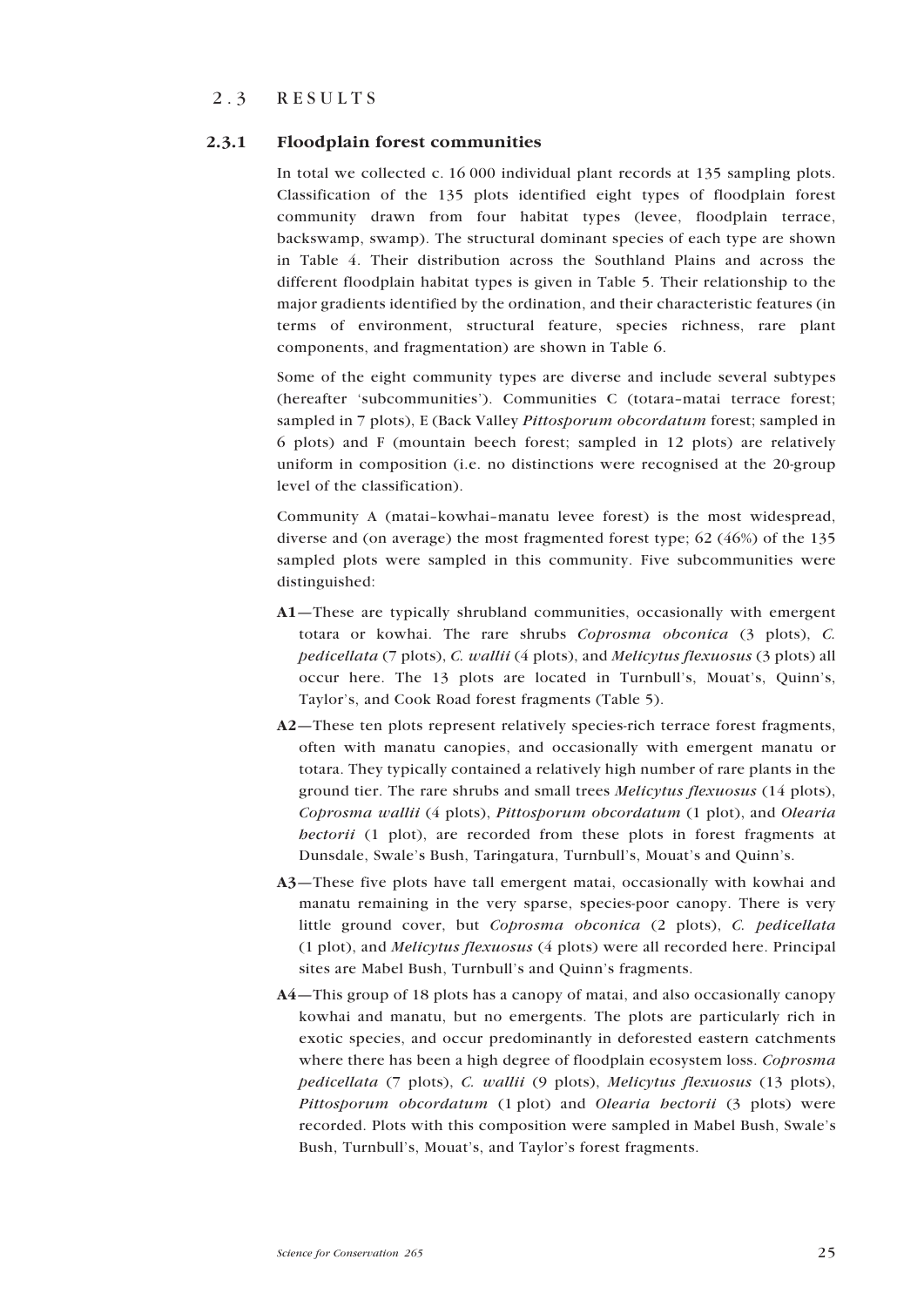TABLE 4. STRUCTURAL DOMINANTS (EMERGENTS AND CANOPY TREES) OF THE EIGHT FOREST TYPES\*. Table entries are the percentage of plots in which the species was recorded as present in that tier. A–H are forest types, while Groups I–VII indicate ecologically similar canopy and emergent species (based on common co-occurrence).

| <b>GROUP</b> |                                    | COMMON              | <b>TIER</b> | A                        | B              | C              | D  | E   | F  | G              | H                        |
|--------------|------------------------------------|---------------------|-------------|--------------------------|----------------|----------------|----|-----|----|----------------|--------------------------|
|              | <b>SPECIES</b>                     | <b>NAME</b>         |             | 62                       | $\overline{4}$ | $\overline{7}$ | 13 | 6   | 12 | 24             | $\overline{\phantom{a}}$ |
| I            | Prumnopitys taxifolia              | matai               | Canopy      | 37                       | 25             | 71             | 15 |     |    | 17             | 43                       |
| П            | Sophora microphylla                | kowhai              | Canopy      | 32                       | 25             |                |    |     | 8  |                | 14                       |
|              | Plagianthus regius                 | manatu              | Canopy      | 39                       | 25             | 14             | 23 | 33  |    |                |                          |
| Ш            | Nothofagus solandri                | mountain beech      | Canopy      | 3                        |                |                |    |     | 92 | $\overline{4}$ | 43                       |
| IV           | Nothofagus menziesii               | silver beech        | Canopy      | 3                        | 75             |                |    |     | 8  | 17             | 71                       |
|              | Elaeocarpus bookerianus            | pokaka              | Canopy      | 3                        | 25             |                |    |     | 17 | 50             | 57                       |
|              | Dacrycarpus dacrydioides kahikatea |                     | Canopy      | 8                        | 25             |                |    |     | 17 | 46             | 43                       |
|              | Dacrycarpus dacrydioides kahikatea |                     | Emergent    | 3                        |                |                |    |     |    | 38             | 100                      |
| V            | Podocarpus totara                  | totara              | Canopy      |                          |                | 100            | 8  |     |    | $\overline{4}$ |                          |
|              | Griselinia littoralis              | broadleaf           | Canopy      | 5                        |                |                | 15 |     |    | 21             | 29                       |
|              | Pennantia corymbosa                | kaikomako           | Canopy      | 15                       |                |                | 38 | 17  |    |                |                          |
|              | Prumnopitys taxifolia              | matai               | Emergent    | 10                       |                |                | 15 |     |    |                | 14                       |
|              | Coprosma propinqua                 | mingimingi          | Canopy      | 6                        |                |                | 31 | 100 |    | 17             |                          |
|              | Plagianthus regius                 | manatu              | Emergent    |                          |                |                | 85 | 67  |    |                |                          |
| VI           | Olearia fragrantissima             | fragrant tree daisy | Canopy      |                          |                | 14             | 8  |     |    |                |                          |
|              | Sambucus nigra                     | elderberry          | Canopy      | 3                        |                | 29             |    |     |    |                |                          |
|              | Olearia hectorii                   | Hector's tree daisy | Canopy      | 5                        |                |                | 8  |     |    |                |                          |
|              | Podocarpus totara                  | totara              | Emergent    |                          |                | 14             | 8  |     |    |                |                          |
|              | Coprosma pedicellata               | mikimiki            | Canopy      | 3                        |                |                |    |     |    | 17             |                          |
|              | Pseudopanax colensoi               | orihou              | Canopy      | 2                        |                |                | 8  |     |    | 13             |                          |
|              | Carpodetus serratus                | putaputaweta        | Canopy      | 3                        |                |                |    |     |    | 17             | 14                       |
|              | Cordyline australis                | ti, cabbage tree    | Canopy      | 3                        | 25             |                |    |     |    |                | 14                       |
|              | Weinmannia racemosa                | kamahi              | Canopy      |                          |                |                |    |     |    | 17             |                          |
|              | Elaeocarpus bookerianus            | pokaka              | Emergent    | 2                        |                |                |    |     |    | 17             |                          |
|              | Crataegus monogyna                 | hawthorn            | Canopy      | 10                       |                |                |    |     |    | 8              |                          |
|              | Coprosma rigida                    | mikimiki            | Canopy      | 2                        |                |                | 8  | 100 |    | 8              |                          |
|              | Melicytus flexuosus                |                     | Canopy      | 2                        |                |                | 8  | 100 |    |                |                          |
|              | Pittosporum obcordatum             | heart-leaved kohuhu | Canopy      | 3                        |                |                |    | 100 |    |                |                          |
|              | Olearia lineata                    |                     | Canopy      |                          |                |                | 8  | 100 |    |                |                          |
|              | Podocarpus ballii                  | Hall's totara       | Canopy      | 5                        |                | 29             | 8  |     |    | 13             | 14                       |
|              | Coprosma wallii                    | mikimiki            | Canopy      | 3                        |                |                | 54 |     |    | $\overline{4}$ |                          |
|              | Pseudopanax crassifolius           | horoeka, lancewood  | Canopy      | 2                        |                |                | 23 |     |    | 13             | 14                       |
|              | Sophora microphylla                | kowhai              | Emergent    | $\overline{\mathcal{L}}$ |                |                | 23 |     |    |                |                          |
|              | Myrsine divaricata                 | weeping mapou       | Canopy      |                          |                |                | 31 | 17  |    | 13             |                          |
|              | Pittosporum tenuifolium            | kohuhu              | Canopy      | 11                       |                | 14             | 38 |     |    | 17             |                          |
|              | VII Coprosma 'taylorae'            | mikimiki            | Canopy      | 3                        |                |                | 8  | 17  |    |                |                          |
|              | Coprosma virescens                 | mikimiki            | Canopy      | 2                        |                |                | 23 |     |    |                |                          |
|              | Pittosporum tenuifolium            | kohuhu              | Emergent    |                          |                |                |    |     |    | $\,$ 8 $\,$    |                          |
|              | Leptospermum scoparium manuka      |                     | Canopy      | 2                        |                |                | 8  |     |    |                | 14                       |
|              | Coprosma rotundifolia              | mikimiki            | Canopy      | 5                        |                |                | 8  | 33  |    | 8              |                          |
|              | Aristotelia fruticosa              | mountain wineberry  | Canopy      | 2                        |                |                |    | 17  |    |                |                          |
|              | Corokia cotoneaster                |                     | Canopy      | 2                        |                |                |    | 33  |    |                |                          |
|              | Prumnopitys ferruginea             | miro                | Canopy      |                          |                |                |    |     | 8  | $\overline{4}$ |                          |
|              | Salix fragilis                     | crack willow        | Canopy      | 3                        |                |                |    |     |    |                |                          |
|              | Neomyrtus pedunculata              | rohutu              | Canopy      |                          |                |                |    |     |    | 8              |                          |
|              | Ulex europaeus                     | gorse               | Canopy      |                          |                |                |    |     |    | 8              |                          |

\* Forest types are:  $A = \text{matai-kowhai-manatu levee forest}; B = \text{silver beech-pokaka terrace forest}; C = \text{totara-matai terrace forest}; D = \text{totara-matai terrace forest}}$ mixed manatu terrace forest; E = Back Valley *Pittosporum obcordatum* forest; F = mountain beech forest; G = kahikatea backswamp forest; H = kahikatea–silver beech levee/backswamp forest.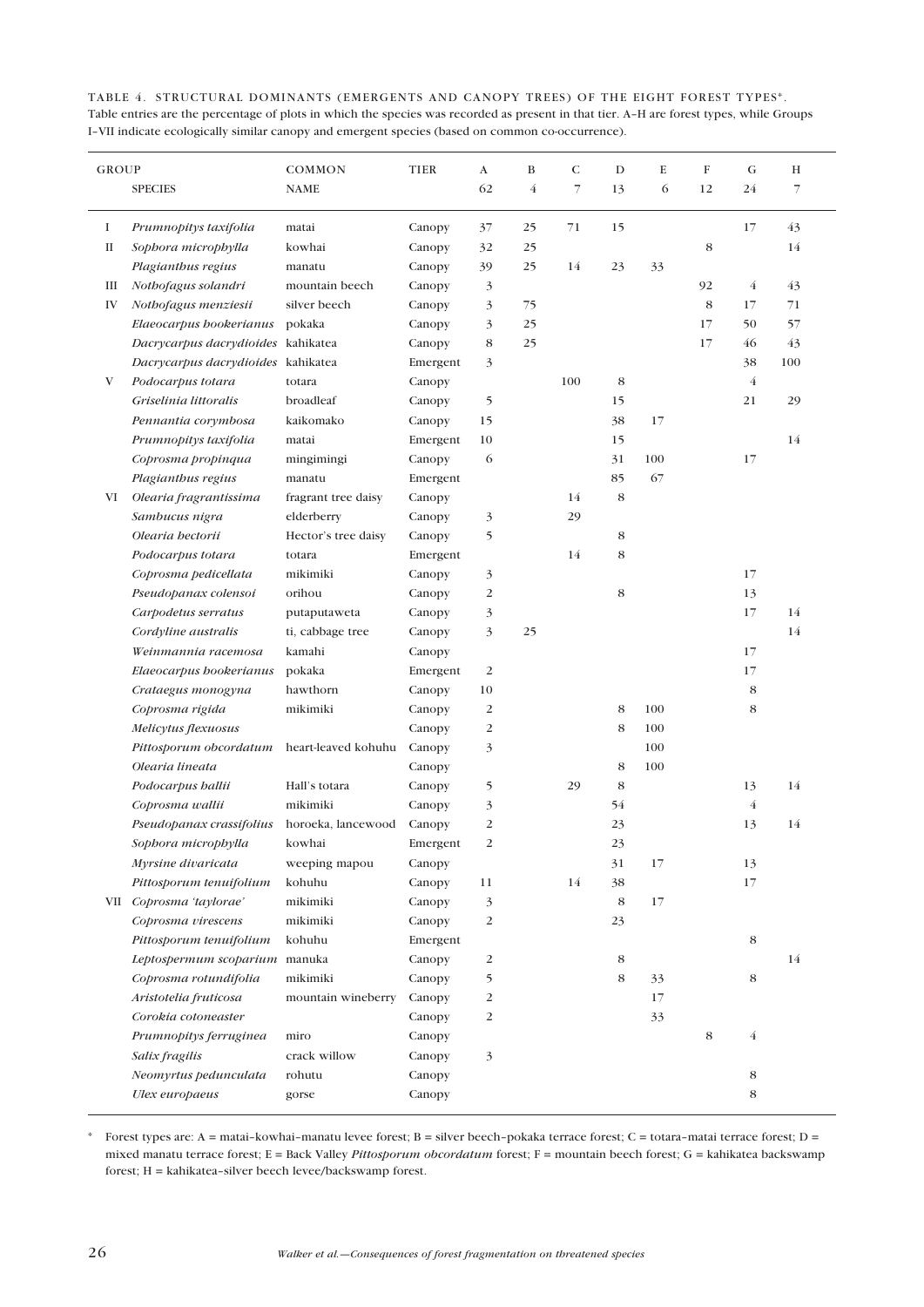TABLE 5. CATCHMENTS, FRAGMENT LOCATIONS AND HABITAT TYPES ASSOCIATED WITH THE EIGHT FOREST TYPES\*.

| CATCHMENT/          |                      | <b>HABITAT TYPES*</b> |                |                |             |        |                |                |                |
|---------------------|----------------------|-----------------------|----------------|----------------|-------------|--------|----------------|----------------|----------------|
| <b>LOCATION</b>     |                      | $\mathbf{A}$          | $\, {\bf B}$   | $\mathsf{C}$   | $\mathbf D$ | E      | F              | ${\bf G}$      | $\,$ H         |
| Waiau               | <b>Back Valley</b>   |                       |                |                |             | 6      | 5              |                | $\mathbf{1}$   |
|                     | Broadlands-Motu Road |                       |                | $\overline{c}$ |             |        |                |                |                |
|                     | Mouats               | 12                    | 3              |                | 3           |        | $\overline{4}$ | 8              | $\mathbf{1}$   |
|                     | Quinn's              | 11                    |                | $\mathbf{1}$   |             |        | $\overline{2}$ | $\overline{2}$ | 5              |
|                     | Swale Road           |                       |                | $\overline{2}$ |             |        |                |                |                |
|                     | Taylor's Bush/Mclees | $\overline{c}$        |                | $\overline{c}$ |             |        | $\mathbf{1}$   |                |                |
| Oreti               | Cowie Road           | $\overline{c}$        |                |                |             |        |                | $\mathbf{1}$   |                |
|                     | Dunsdale             | 1                     | $\mathbf{1}$   |                | 10          |        |                | $\overline{2}$ |                |
|                     | Harris Road          | $\overline{c}$        |                |                |             |        |                |                |                |
|                     | Mabel Bush           | 6                     |                |                |             |        |                |                |                |
|                     | Otapiri              | $\overline{2}$        |                |                |             |        |                |                |                |
|                     | Swale's Bush         | 4                     |                |                |             |        |                |                |                |
|                     | Taringatua           | $\mathbf{1}$          |                |                |             |        |                |                |                |
|                     | Turnbull's           | 18                    |                |                |             |        |                | $\overline{4}$ |                |
| Mataura             | Glendenning          |                       |                |                |             |        |                | 2              |                |
|                     | Gorge Road           |                       |                |                |             |        |                | 1              |                |
| Toi                 | Titiroa              |                       |                |                |             |        |                | $\mathbf{1}$   |                |
| Waihopai            | Waihopai             |                       |                |                |             |        |                | 1              |                |
| Waituna             | Cook Road            | $\mathbf{1}$          |                |                |             |        |                | 2              |                |
| <b>HABITAT TYPE</b> |                      |                       |                |                |             |        |                |                |                |
| Levee               |                      | 28(45)                | 1(25)          | 1(14)          | 4(31)       | 0(0)   | 3(25)          | 0(0)           | 4(57)          |
| Floodplain terrace  |                      | 25(40)                | 2(50)          | 5(71)          | 8(62)       | 6(100) | 5(42)          | 7(29)          | 1(14)          |
| Backswamp           |                      | 10(16)                | 0(0)           | 0(0)           | 1(8)        | 0(0)   | 3(25)          | 11 (46)        | 3(43)          |
| Swamp (i.e. peat)   |                      | 2(3)                  | 1(25)          | 0(0)           | 0(0)        | 1(17)  | 1(8)           | 4(17)          | 1(14)          |
| Total $(n =)$       |                      | 62                    | $\overline{4}$ | 7              | 13          | 6      | 12             | 24             | $\overline{7}$ |

Table entries are the number of plots (numbers in parentheses are percentages in each vegetation type).

Forest types are: A = matai-kowhai-manatu levee forest; B = silver beech-pokaka terrace forest; C = totara-matai terrace forest; D = mixed manatu terrace forest; E = Back Valley *Pittosporum obcordatum* forest; F = mountain beech forest; G = kahikatea backswamp forest; H = kahikatea–silver beech levee/backswamp forest.

> A5—These 16 plots have kowhai canopies, often with manatu, matai and kaikomako also present. They typically occur in pasture and are spatially isolated. *Coprosma obconica* (2 plots), *C. wallii* (4 plots), *Melicytus flexuosus* (2 plots), *Pittosporum obcordatum* (2 plots) and *Olearia hectorii* (1 plot) are recorded. Examples occur in fragments at Cowie Road and Otapiri, Swale's Bush, Turnbull's, Mouat's and Quinn's (Table 5).

> Only 4 plots were sampled in Community B (silver beech–pokaka terrace forest), but the classification distinguishes three subcommunities (B1, B2, and B3). Two of these have silver beech canopies (subcommunities B1 and B2; 3 plots in forest fragments at Mouat's) while B3 has a canopy of matai, kowhai, and manatu (this is represented by a single plot in a forest fragment at Dunsdale, where beech is absent). All Community B plots contain *Coprosma wallii*, while B2 and B3 also contain *Melicytus flexuosus*.

> Community C (totara–matai terrace forest) comprises 7 plots, each with totara in the canopy. Only one of these plots (on Quinn's property adjacent to the Dean Burn) is within a remnant of a true meander floodplain ecosystem. The 6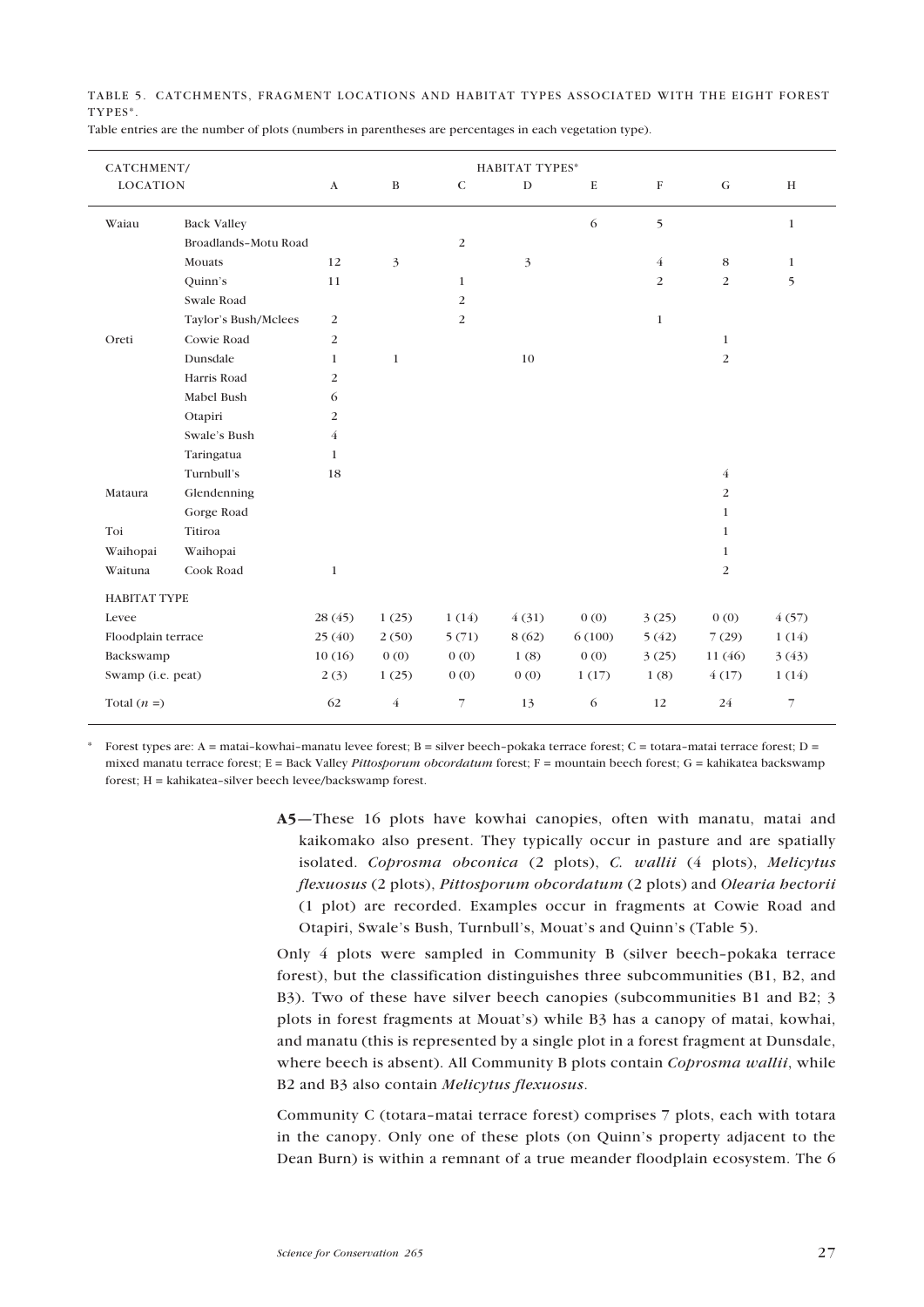<span id="page-27-0"></span>plots that were sampled in Broadlands, Taylor's and Swale's forest fragments are on the higher terraces of the Waiau outside the floodplain ecosystem proper (Table 5; Appendix 2). Substrates at these six plots are therefore relatively older and therefore more leached, infrequently inundated, with relatively continuous litter layers. However, all of these contain *Melicytus flexuosus*, and four contain *Coprosma obconica*.

Ten of the 13 plots in Community D (Mixed manatu terrace forest; Table 6) were sampled in forest fragments along Dunsdale Creek, while the remainder were on Mouat's property in the Dean Burn. All but one plot contained *Coprosma wallii*, seven contained *Melicytus flexuosus,* and one had *Olearia hectorii* present. *C. obconica* and *C. pedicellata* were recorded in Dean Burn plots. The three subcommunities are D1 (2 plots dominated by *Pennantia corymbosa* and *Griselinia littoralis*), D2 (2 plots characterised by emergent manatu and kowhai), while D3 (9 plots) has emergent manatu.

Community E is the distinctive *Pittosporum obcordatum* forest sampled at 6 plots only in Back Valley (Appendix 2), in which *P. obcordatum*, *Melicytus flexuosus*, *Coprosma propinqua*, *C. rigida* and *Olearia lineata* are constant canopy components.

Community F is a mountain beech forest community covering levees, terraces, and backswamps at the more intact end of the Waiau catchment (11 plots in Back Valley, on Mouat's and Quinn's properties in the Dean Burn, and a single plot in Taylor's Bush). *Coprosma pedicellata* was the only one of our rare target plants recorded in this community.

Emergent kahikatea are constant in Communities G and H. A large number of plots (24) are classified within the backswamp and swamp forest type Community G, which is characterised by emergent kahikatea and gley soils, and is the typical habitat of *Coprosma pedicellata* (although *C. wallii* and to a lesser extent *C. obconica* and Melicytus flexuosus are also occasionally recorded). The community is species-rich, widely distributed geographically, and four main variants are distinguished at the lower (20-group) level of the classification, on the basis of different amounts of pokaka, silver beech, Coprosma rotundifolia, and broadleaf, and the presence or absence of emergent kahikatea.

Community H is a less fragmented kahikatea–silver beech forest type recorded at seven plots, mainly on Quinn's property and adjacent conservation land in the Dean Burn. It represents forest associations that grow on narrow transition zones between meandering streams and peat substrates, often including narrow backswamp zones. Species richness is high (apparently partly due to the high micro-topograpic variation associated with these ecotones) and *Coprosma obconica* and *C. pedicellata* were recorded there in similar numbers.

## 2.3.2 Floodplain forest vegetation gradients

Four major vegetation gradients were identified by DCA ordination (Fig. 2; Table 6). The first gradient does not correlate well with any of our measured environmental characteristics, but is almost certainly related to differences in forest composition caused by environmental factors, while the second to fourth gradients are all related to both environment and fragmentation.